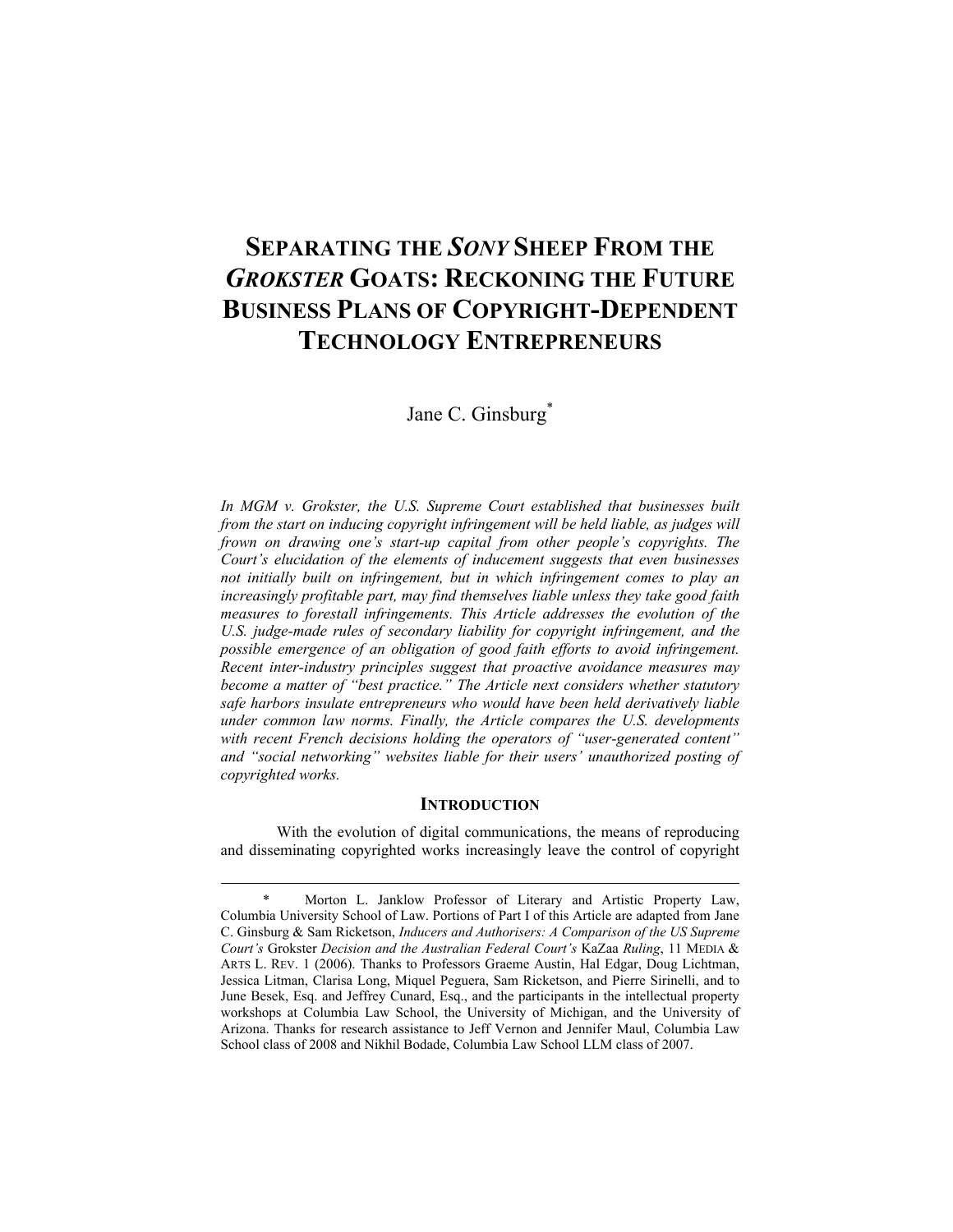owners and commercial distribution intermediaries. Websites and peer-to-peer and other technologies allow members of the public to originate the public communication of works of authorship. This does not mean that dissemination intermediaries have vanished from the copyright landscape, but rather that we have new kinds of intermediaries who do not themselves distribute copyrighted content but give their customers the means to make works available to the public.

When the works thus offered are neither of the distributor's own creation, nor distributed with the creator's permission, the person making the works available is a copyright infringer (assuming no exception, such as fair use, applies).<sup>1</sup> But the principal economic actor in this scenario is not likely to be the member of the public effecting the distribution. Rather, it is the entrepreneur who intentionally facilitated the distribution, for example, by operating a website to which members of the public could post the works, by targeting search services to locations where the works can be found, or by distributing file-sharing software designed to enable unauthorized copying and communication of works. Meaningful copyright enforcement will seek to establish the liability of the entrepreneurs.<sup>2</sup>

But all the technologies just evoked are "dual purpose." That is, they are not inherently pernicious; they can in fact be put to perfectly lawful and socially desirable uses. If the technology itself is at least in theory neutral, does this pose an insoluble quandary: either enforce copyright at the expense of technological

334 F.3d 643, 645 (7th Cir. 2003) (citation omitted).

 <sup>1.</sup> Disseminating or offering works online for end-user access via streaming or downloading comes within the author's exclusive right of "making available," set out at article 8 of the World Intellectual Property Organization Copyright Treaty, Dec. 20, 1996, S. Treaty Doc. No. 105-17, which defines the right in terms similar to the U.S. right of public performance by transmission, but is not limited to performances of works. 17 U.S.C. § 101 (2000). Although the United States' membership in this treaty requires implementation of the "making available" right, the exclusive rights listed in the U.S. Copyright Act, 17 U.S.C. § 106 (2000), do not explicitly include a "making available" right. While a streaming digital delivery is a public performance, a file transfer consisting of a download that does not also render a performance may not be. *See* United States v. ASCAP, 485 F. Supp. 2d 438, 443–44 (S.D.N.Y. 2007). The § 106(3) distribution right covers those digital deliveries, *see id.*, but it is less clear whether offering a file for download, without a concomitant delivery to another's digital receiving device, also comes within § 106(3), *see, e.g.*, Elektra Entm't Group, Inc. v. Barker, No. 05-CV-7340 (KMK), 2008 WL 857527 (S.D.N.Y. Mar. 31, 2008).

 <sup>2.</sup> As Judge Posner bluntly stated in In re *Aimster Copyright Litigation*: The [digital file] swappers, who are ignorant or more commonly disdainful of copyright and in any event discount the likelihood of being sued or prosecuted for copyright infringement, are the direct infringers. But firms that facilitate their infringement, even if they are not themselves infringers because they are not making copies of the music that is shared, may be liable to the copyright owners as contributory infringers. Recognizing the impracticability or futility of a copyright owner's suing a multitude of individual infringers ('chasing individual consumers is time consuming and is a teaspoon solution to an ocean problem,'), the law allows a copyright holder to sue a contributor to the infringement instead, in effect as an aider and abettor.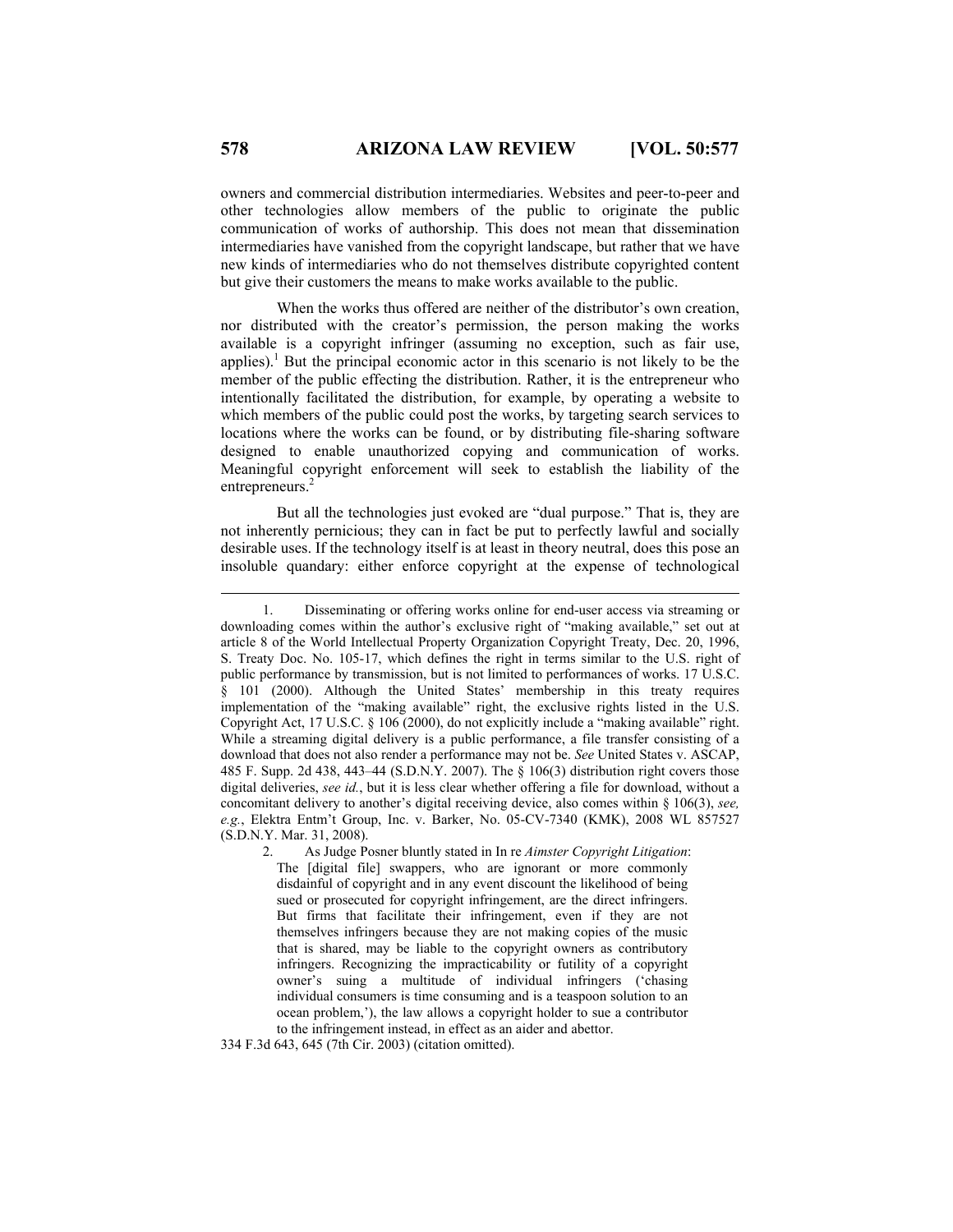evolution, or promote technology at the cost of copyright? Or can we have it both ways, fostering both authorship and technological innovation? To reach that happy medium, we need to ensure the "neutrality" of the technology as applied in a given business setting. If the entrepreneur is not neutral, and is in fact building its business at the expense of authors and right owners, it should not matter how anodyne in the abstract the technology may be.

U.S. and many other national copyright systems have by statute or caselaw (or both) established rules engaging or excusing liability for facilitating (or, in commonwealth countries, "authorizing") copyright infringement. Taken as a group, they share a goal of insulating the innovator whose technology happens, but was not intended, to enable its adopters to make unlawful copies or communications of protected works. The more infringement becomes integrated into the innovator's business plan, however, the less likely the entrepreneur is (or should be) to persuade a court of the neutrality of its venture. The U.S. Supreme Court's 2005 decision in *Metro-Goldwyn-Mayer Studios Inc. v. Grokster, Ltd.*<sup>3</sup> established that businesses built from the start on inducing infringement will be held liable; judges will frown on drawing one's start-up capital from other people's copyrights.<sup> $\AA$ </sup> Thus, the inferences entrepreneurs may draw from the Court's elucidation of the elements of inducement may advise pro-active measures to prevent infringement from becoming a business asset. As a result, even businesses not initially built on infringement, but in which infringement comes to play an increasingly profitable part, may find themselves liable unless they take good faith measures to forestall infringements.

In this Article, I will address the evolution of the U.S.'s judge-made rules of secondary liability for copyright infringement, and the possible emergence of an obligation of good faith efforts to avoid infringement. The recent announcement of inter-industry "Principles for User Generated Content Services," suggests that proactive avoidance measures may become a matter of "best practice."<sup>5</sup> I then will

JUSTICE KENNEDY: And I--just from an economic standpoint and a legal standpoint, that sounds wrong to me.

*Id.* 

 5. User Generated Content Principles, Principles for User Generated Content Services, http://www.ugcprinciples.com (last visited March 20, 2008). The initial signatories are the major studios (CBS, Disney, Fox, NBC-Universal, Viacom) and Microsoft, and some user-generated sites: MySpace, VeOh, and Daily Motion. Google (YouTube) is noticeably absent. The Principles have not reaped uniform praise; early reactions from the blogosphere branded the document as "putrid" and a "frontal attack on internet freedom," Posting of Russell Shaw to ZDNet, Why Big Copyright's "User Generated Content Principles" is Frontal Attack on Internet Freedom, http://blogs.zdnet.com/ip-telephony/?p=2596 (Oct. 18, 2007, 11:52 EST), and a concoction of "Big Content" that goes "above and beyond the requirements of the DMCA" [for reasons

 <sup>3. 545</sup> U.S. 913 (2005).

 <sup>4.</sup> *See* Transcript of Oral Argument at 43–44, *Grokster*, 545 U.S. 913 (No. 04- 480), 2005 WL 832356. Consider the following dialogue during oral argument:

JUSTICE KENNEDY: --but what you have--what you want to do is to say that unlawfully expropriated property can be used by the owner of the instrumentality as part of the startup capital for his product. MR. TARANTO: I--well--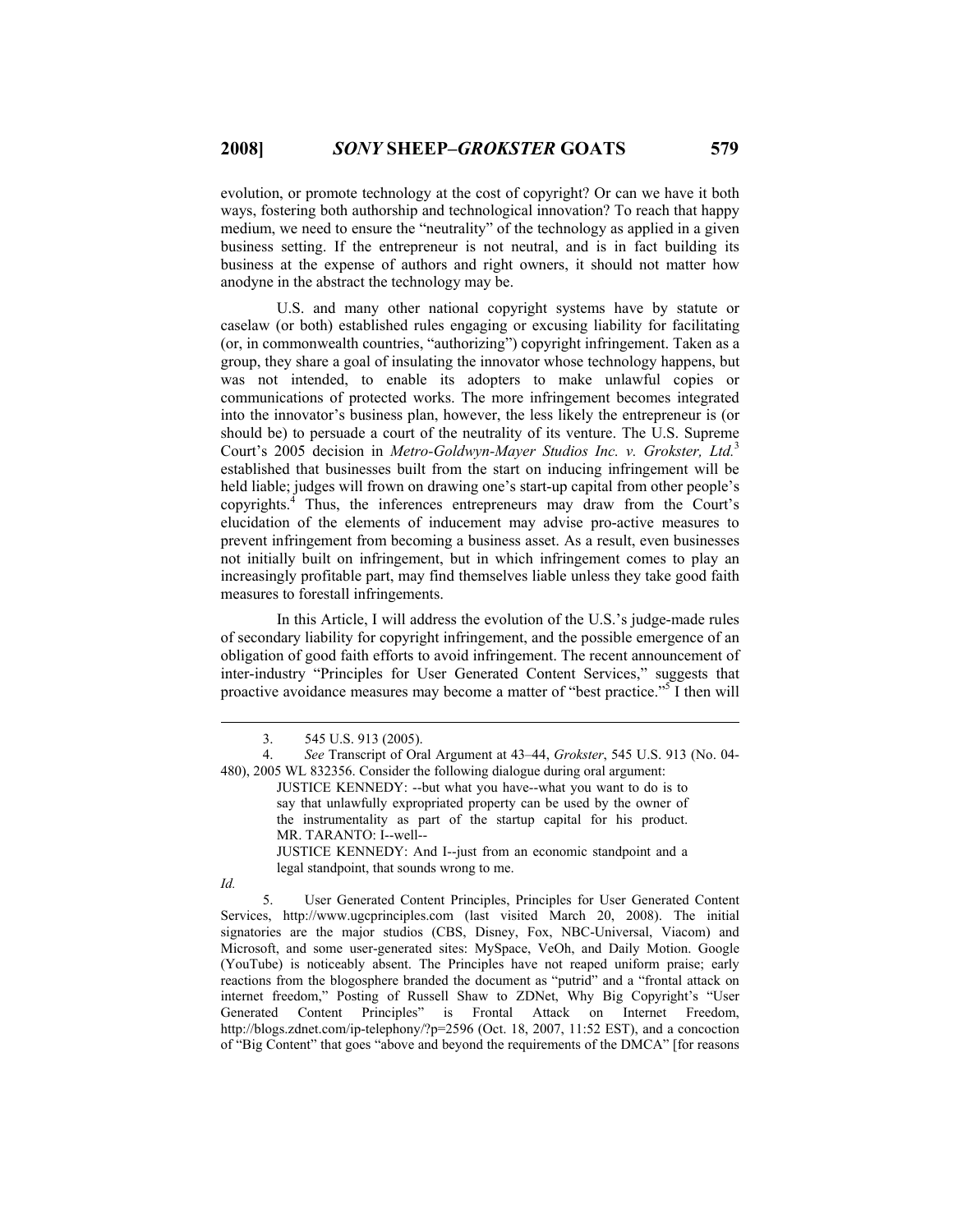turn to the statutory regime of safe harbors established for certain internet service providers and will consider whether the statute insulates entrepreneurs who would have been held derivatively liable under common law norms. Finally, I will compare the U.S. developments with four recent French decisions holding the operators of "user-generated content" and "social networking" websites liable for their customers' unauthorized posting of copyrighted works.

# **I. THE FEDERAL COMMON LAW OF SECONDARY LIABILITY FOR COPYRIGHT INFRINGEMENT**

Copyright infringement is a tort. $6$  So is intentionally enabling or inciting another to infringe. Decisions dating back several decades recognize two bases of derivative liability: contributory infringement and vicarious liability. As the Supreme Court summarized in *Grokster*, "[o]ne infringes contributorily by intentionally inducing or encouraging direct infringement, and infringes vicariously by profiting from direct infringement while declining to exercise the right to stop or limit it."<sup>7</sup> In addition, one who supplies the means to infringe and knows of the use to which the means will be put (or turns a blind eye) can be held liable for contributory infringement.<sup>8</sup> In the early cases, the relationship between the supplier and the user of the means was sufficiently close that there could be little doubt of either the knowledge or the nexus between the means and the infringement.<sup>9</sup> For example, in the "make-a-tape" case, a record shop rented phonorecords to customers who would also purchase blank tape and then use a recording machine on the store premises to copy the rented recording onto the blank tape.<sup>10</sup> The store

 6. *See* Alan Latman & William S. Tager, *Innocent Infringement of Copyright*, *in* 2 STUDIES ON COPYRIGHT 139 (Arthur Fisher Memorial ed. 1963).

 7. 545 U.S. at 930 (citations omitted). For detailed analysis of the tort law bases for secondary liability in copyright law, see Alfred C. Yen, *Third-Party Copyright Liability After* Grokster, 91 MINN. L. REV. 184 (2006).

 8. *See generally* PAUL GOLDSTEIN, GOLDSTEIN ON COPYRIGHT § 8.1 (3d ed. 2005).

 9. *See id*. (advancing the general proposition that "the closer the defendant's acts are to the infringing activity, the stronger will be the inference that the defendant knew of the activity").

 10. Elektra Records Co. v. Gem Elec. Distribs., Inc., 360 F. Supp. 821, 821 (E.D.N.Y. 1973); *see also* A&M Records, Inc. v. Abdallah, 948 F. Supp. 1449, 1453–54 (C.D. Cal. 1996) (sale of custom-length blank tape timed to correspond to particular sound recordings); RCA Records v. All-Fast Sys., Inc., 594 F. Supp. 335, 336–37 (S.D.N.Y. 1984)

 $\overline{a}$ 

explained *infra* Part II, this assertion is questionable] and is "all but certain to give fair use short shrift," Posting by Eric Bangerman to Ars Techina, Consortium's User-Generated Content Principles Extend Far Beyond Fair Use, http://arstechnica.com/news.ars/post/ 20071018-consortiums-user-generated-content-principles-extend-far-beyond-fair-use.html (Oct. 18, 2007, 10:19 CST). A coalition of groups, including the Electronic Frontier Foundation, have proposed complementary "Fair Use Principles for User Generated Video Content." *See generally* Electronic Frontier Foundation, Fair Use Principles for User Generated Video Content, http://www.eff.org/files/UGC\_Fair\_Use\_Best\_Practices\_0.pdf (last visited March 20, 2008) [hereinafter Fair Use Principles]. These do not, however, denounce pre-upload filtering per se; rather, they advocate a wide berth for fair use, for example, through prompt notification to users, to allow them to contest any blocking*. See* Fair Use Principles, *supra*, at princ. 2(b).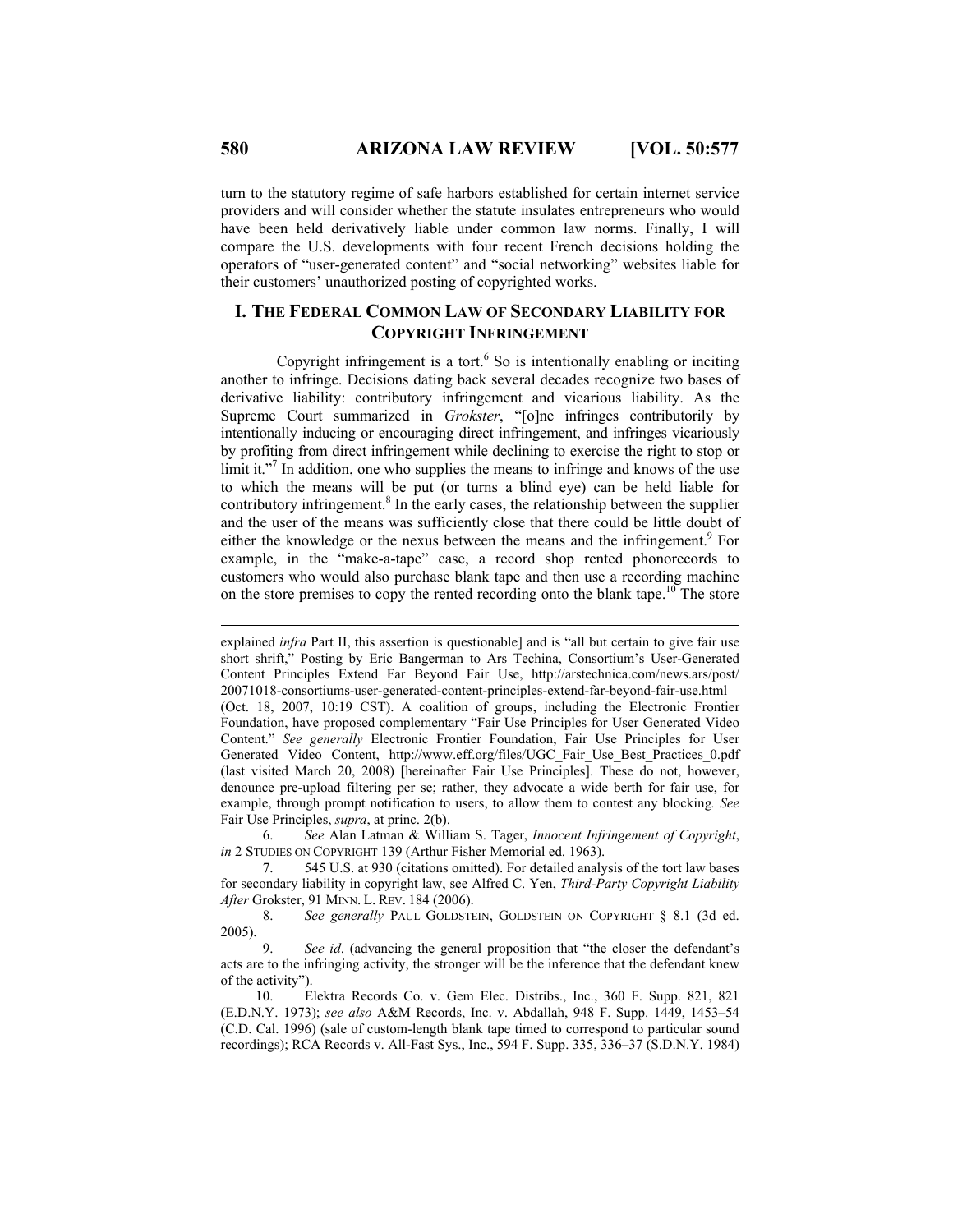owner's knowledge of the likely use of the blank tape was patent. When, however, the infringement-facilitating device leaves the direct control of the facilitator, so that he no longer knows in fact what his customers are up to, contributory infringement may be more difficult to establish. That, in essence, was the copyright owners' problem in the "Betamax" case.<sup>11</sup> Sony, the distributor of the Betamax video tape recorder ("VTR"), could well anticipate that consumers would use the record function to copy protected programs, but once the device was out of the manufacturer's hands, it could neither know precisely what the end users were doing, nor limit their use to permissible copying.

In absolving Sony of liability, the U.S. Supreme Court borrowed from the patent statute to add a gloss to the prior standard: one who distributes an infringement-enabling device will not be liable for the ensuing infringements if the device is "widely used for legitimate, unobjectionable purposes. Indeed it need merely be capable of substantial non infringing uses."<sup>12</sup> This was so even though the distributor was aware that at least some of the use to which the device would be put would be infringing. The Court then held that time-shifting (recording for subsequent viewing and then erasure) of free broadcast television programs was a fair use.<sup>13</sup> On the record in the case, the "primary use" of the VTR was for timeshifting.<sup>14</sup> Thus, the VTR was more than "merely capable" of substantial noninfringing use; the majority of its actual uses were held not to infringe. The *Sony* facts as a result do not help us determine whether a minority non-infringing use would nonetheless be "substantial."

The *Sony* "substantial non-infringing use" standard did not again come into play with respect to mass-market means of copying until the *Napster* 

 $\overline{a}$ 

14. *Id.* at 493 (Blackmun, J., dissenting).

<sup>(</sup>defendant's employees used 'Rezound' cassette recorder to make copies of sound recordings on customers' request).

 <sup>11.</sup> Sony Corp. of Am. v. Universal City Studios, Inc., 464 U.S. 417, 417–18, 437–39 (1984).

 <sup>12.</sup> *Id.* at 442; *see also* 35 U.S.C. § 271(c) (2006). Section 271(c) states: Whoever offers to sell or sells within the United States or imports into the United States a component of a patented machine, manufacture, combination, or composition, or a material or apparatus for use in practicing a patented process, constituting a material part of the invention, knowing the same to be especially made or especially adapted for use in an infringement of such patent, and not a staple article or commodity of commerce suitable for substantial noninfringing use, shall be liable as a contributory infringer.

*Id.* Some copyright scholars have criticized *Sony*'s engrafting onto the copyright law of the patent law "staple article of commerce" standard, *see, e.g.*, Peter Menell & David Nimmer, *Unwinding* Sony, 95 CAL. L. REV. 941 (2007), but many support it, *see, e.g.*, Brief of Amici Curiae Sixty Intellectual Property and Technology Law Professors and the United States Public Policy Committee of the Association for Computing Machinery in Support of Respondents, Metro-Goldwyn-Mayer Studios Inc. v. Grokster, Ltd., 545 U.S. 913 (2005) (No. 04-480), 2005 WL 508123.

 <sup>13.</sup> *Sony*, 464 U.S. at 447–56.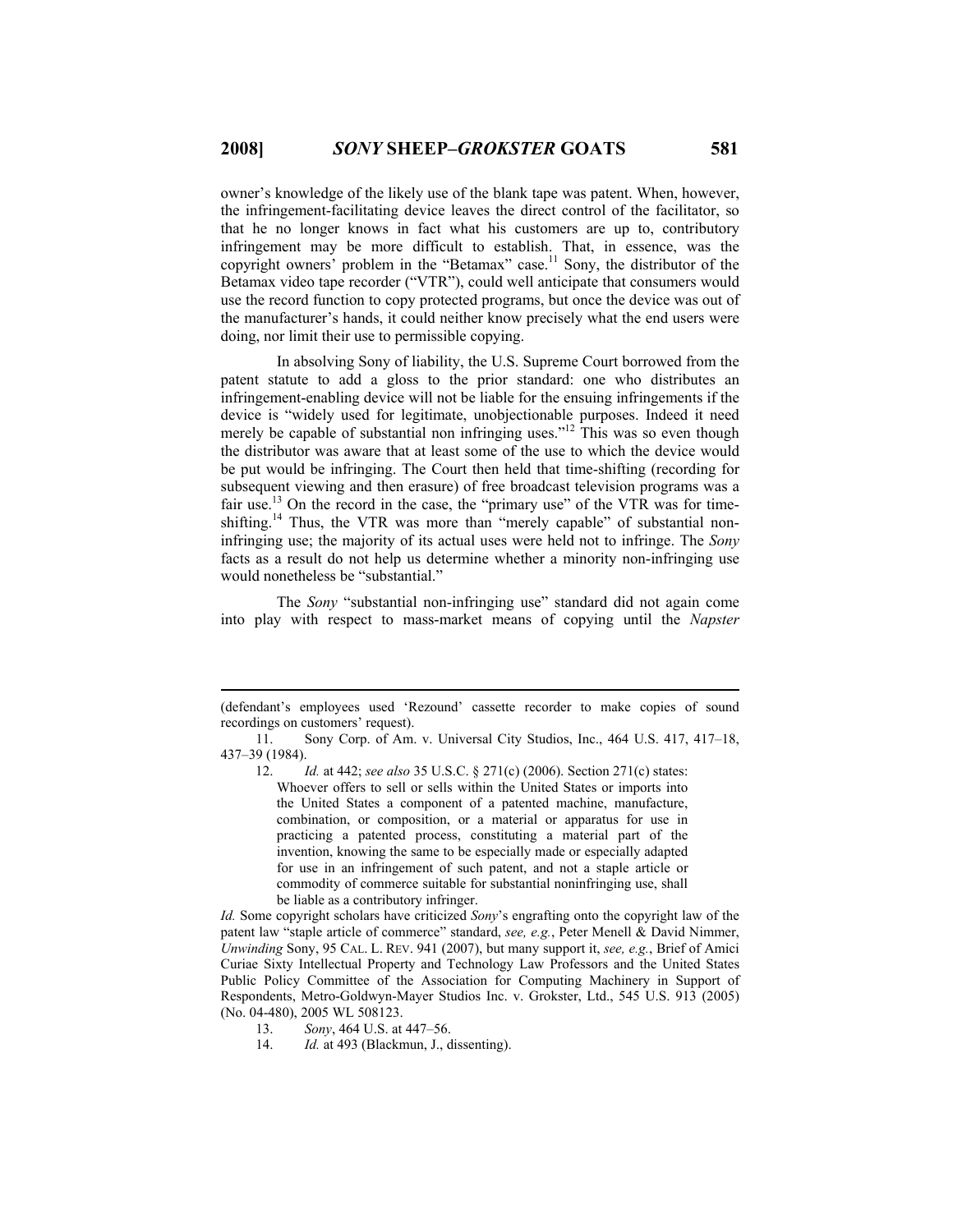controversy.15 There, an online peer-to-peer music sharing service maintained a central database that allowed end users to find other users currently online and to copy MP3 files from their hard drives. Napster invoked the *Sony* standard, asserting that not all the files were copied without authorization. Napster also asserted that peer-to-peer ("P2P") architecture could in the future spawn more noninfringing uses. The Ninth Circuit agreed that *Sony* required taking into account the service's capacity for future lawful use but nonetheless held Napster a contributory infringer.<sup>16</sup> In yet another gloss on the standard of liability, the *Napster* court held that courts should inquire into non-infringing uses when the distributor of the device lacks actual knowledge of and control over specific infringements.17 Where, however, it is possible to segregate and prevent infringing uses, it is not appropriate to exculpate the entire system by virtue of its capacity for non-infringing uses. In other words, the consequences to technology of enforcing copyright rules were different in *Sony* and in *Napster*. *Sony* presented the court with an all-or-nothing challenge: either the device would be enjoined, frustrating legitimate uses, or no liability would attach, despite the infringements the device enabled. In *Napster*, by contrast, the service could disable infringing uses by blocking access to listings of protected files, while allowing permissible uses to continue. *Napster* thus transformed *Sony* into an inquiry into knowledge of and ability to prevent specific infringements.<sup>18</sup>

Of course, the *Napster* rule set out the instructions for its own demise: if Napster was liable because it could maintain control over its users' activities, then the next device or service would be sure to make it difficult, if not impossible, for the service to exercise control.<sup>19</sup> So was born the P2P file-sharing enterprise

 <sup>15.</sup> *See* A&M Records, Inc. v. Napster, Inc., 239 F.3d 1004 (9th Cir. 2001). *But see* Vault Corp. v. Quaid Software Ltd., 847 F.2d 255, 258–62 (5th Cir. 1988) (distributor of program designed to circumvent software copyright protection held not liable for contributory infringement because program could be used for noninfringing purpose of making backup copies authorized by 17 U.S.C. § 117). One reason that the courts were not confronted with the *Sony* standard for such a long period may be that copyright defendants were hesitant to rely on it. *See* Peter S. Menell & David Nimmer, *Legal Realism in Action: Indirect Copyright Liability's Continuing Tort Framework and* Sony*'s De Facto Demise*, 55 UCLA L. REV. 143, 201–02 (2007) (arguing that "the market does not put a lot of faith in *Sony*'s staple article of commerce safe harbor"). Alternatively, and on the contrary, the paucity of litigation applying or challenging the *Sony* standard may reflect an inter-industry recognition that *Sony* represented the status quo. *See, e.g.*, Pamela Samuelson, *The Generativity of* Sony v. Universal*: The Intellectual Property Legacy of Justice Stevens*, 74 FORDHAM L. REV. 1831, 1850 (2006) (stating that *Sony* has been characterized as the "Magna Carta" of the information technology industry (citing Jessica Litman, *The* Sony *Paradox*, 55 CASE W. RES. L. REV. 917, 951 (2005))).

 <sup>16.</sup> *Napster*, 239 F.3d at 1020–22.

 <sup>17.</sup> *Id.* at 1021.

 <sup>18.</sup> For a criticism of the Ninth Circuit's approach, *see* GOLDSTEIN, *supra* note 8, § 8.1.2.

 <sup>19.</sup> *See, e.g.*, Fred von Lohmann, IAAL: Peer-to-Peer File Sharing and Copyright Law after Napster, P2Panalyst.com (2001), http://www.gtamarketing.com/ P2Panalyst/VonLohmann-article.html. Disabling oneself from aiding copyright enforcement, however, runs the risk of being characterized as "willful blindness." *See In re* Aimster Copyright Litig., 334 F.3d 643, 650 (7th Cir. 2003).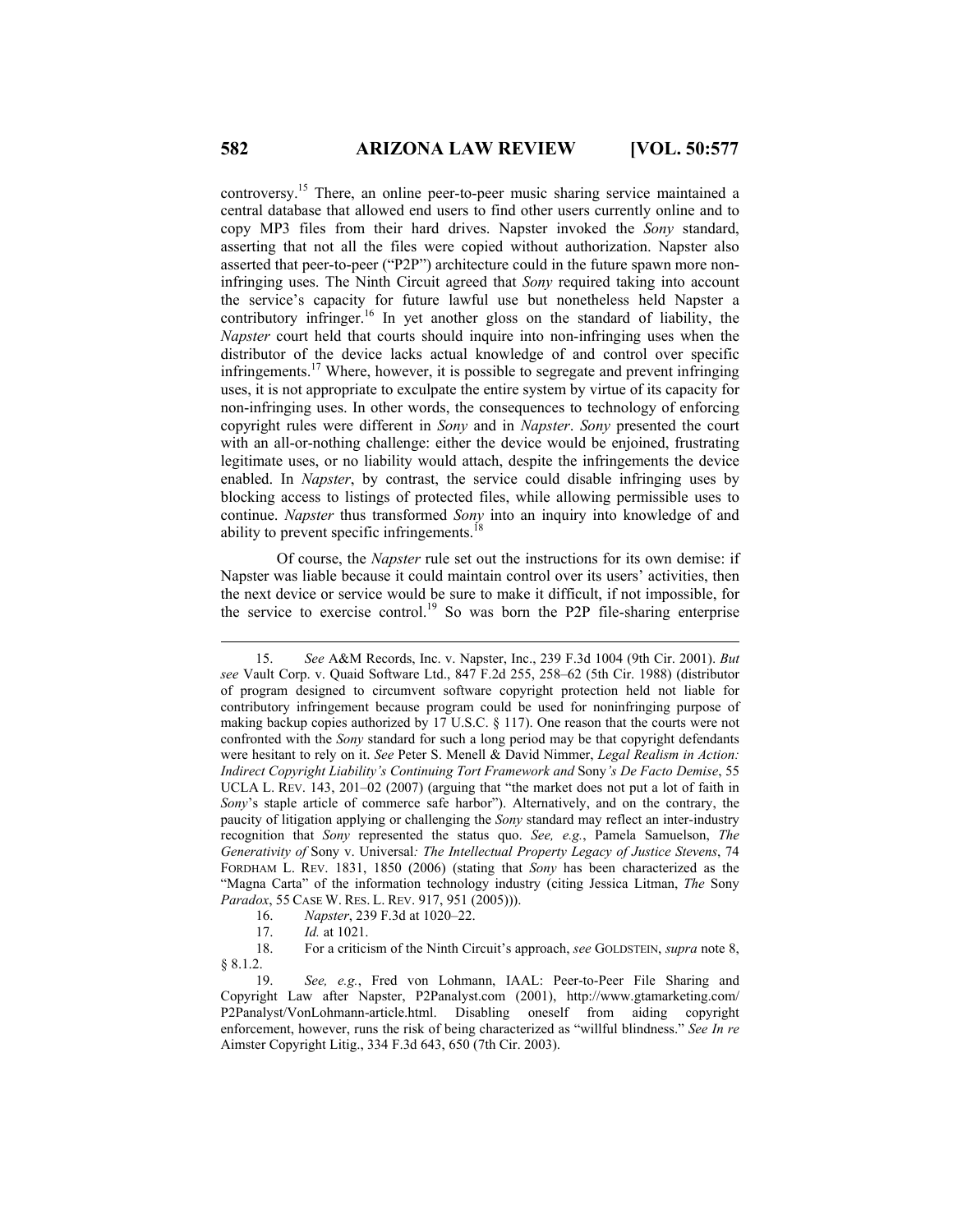Kazaa, and its U.S. licensees, Grokster and Morpheus. Unlike Napster, these services had no centralized directory; they dispersed information about file locations across computer "nodes" around the world. Users could find each other, but the services disclaimed the ability to prevent infringements as they were occurring. In the *Grokster* case, songwriters, record producers, and motion picture producers alleged that the Grokster and Streamcast (dba Morpheus) file-sharing networks should be held liable for facilitating the commission of massive amounts of copyright infringement by the end-users who employed the defendants' P2P software to copy and redistribute films and sound recordings to each others' hard drives. Although it recognized that Grokster and Morpheus had intentionally built their systems to defeat copyright enforcement, the Ninth Circuit held that without the ability to prevent specific infringements, the services could not be liable.<sup>20</sup> The court scarcely considered whether the services enabled substantial non-infringing use; it acknowledged that 90% of the uses were infringing, but observed in a footnote that 10% could be substantial, particularly when the 10% referenced hundreds of thousands of uses. That the other 90% would be even more extensive seems not to have troubled the court. $21$ 

A unanimous U.S. Supreme Court reversed. It held that the Ninth Circuit had misapplied the *Sony* standard, or, more accurately, that the Ninth Circuit did not appreciate that the *Sony* standard does not even come into play when the defendant is "actively inducing" copyright infringement.<sup>22</sup> That is, a device might well be capable of substantial non-infringing uses. But if it can be shown that the distributor *intended* users to employ the device in order to infringe copyright, then the distributor will be liable as a matter of basic tort principles.23 In this light, *Sony* was a case articulating a standard for assessing liability when it cannot be shown that the device distributor sought to foster infringement. But if the defendant has, through "purposeful, culpable expression and conduct"<sup>24</sup> actively induced infringement, there is no need to revisit the *Sony* standard in order to clarify what "substantial non-infringing use" actually means.

The Court set out three "features" probative of intent to induce infringement: (1) the defendant promoted the infringement-enabling virtues of its device; (2) the defendant failed to filter out infringing uses; (3) defendant's business plan depended on a high volume of infringement.25 In *Grokster*, all three

 <sup>20.</sup> Metro-Goldwyn-Mayer Studios, Inc. v. Grokster Ltd., 380 F.3d 1154, 1165– 66 (9th Cir. 2004), *rev'd.*, 545 U.S. 913 (2005).

 <sup>21.</sup> *See id.* at 1162 n.10.

 <sup>22.</sup> Metro-Goldwyn-Mayer Studios Inc. v. Grokster, Ltd., 545 U.S. 913, 934–35 (2005).

 <sup>23.</sup> *Id.* The Court also observed that the patent statute's staple article of commerce defense does not "extend to those who induce patent infringement, § 271(b)." *Id*. at 935 n.10. The Court had previously applied an inducement test to determine contributory liability for trademark infringement*. See* Inwood Labs. v. Ives Labs., 456 U.S. 844, 854 (1982). Unlike *Sony*, *Inwood Laboratories* did not purport to draw guidance from the Patent Act. *Compare* Inwood Labs., 456 U.S. 844, *with* Sony Corp. of Am. v. Universal City Studios, 464 U.S. 417 (1984).

 <sup>24.</sup> *Grokster*, 545 U.S. at 937.

 <sup>25.</sup> *Id.* at 939–40.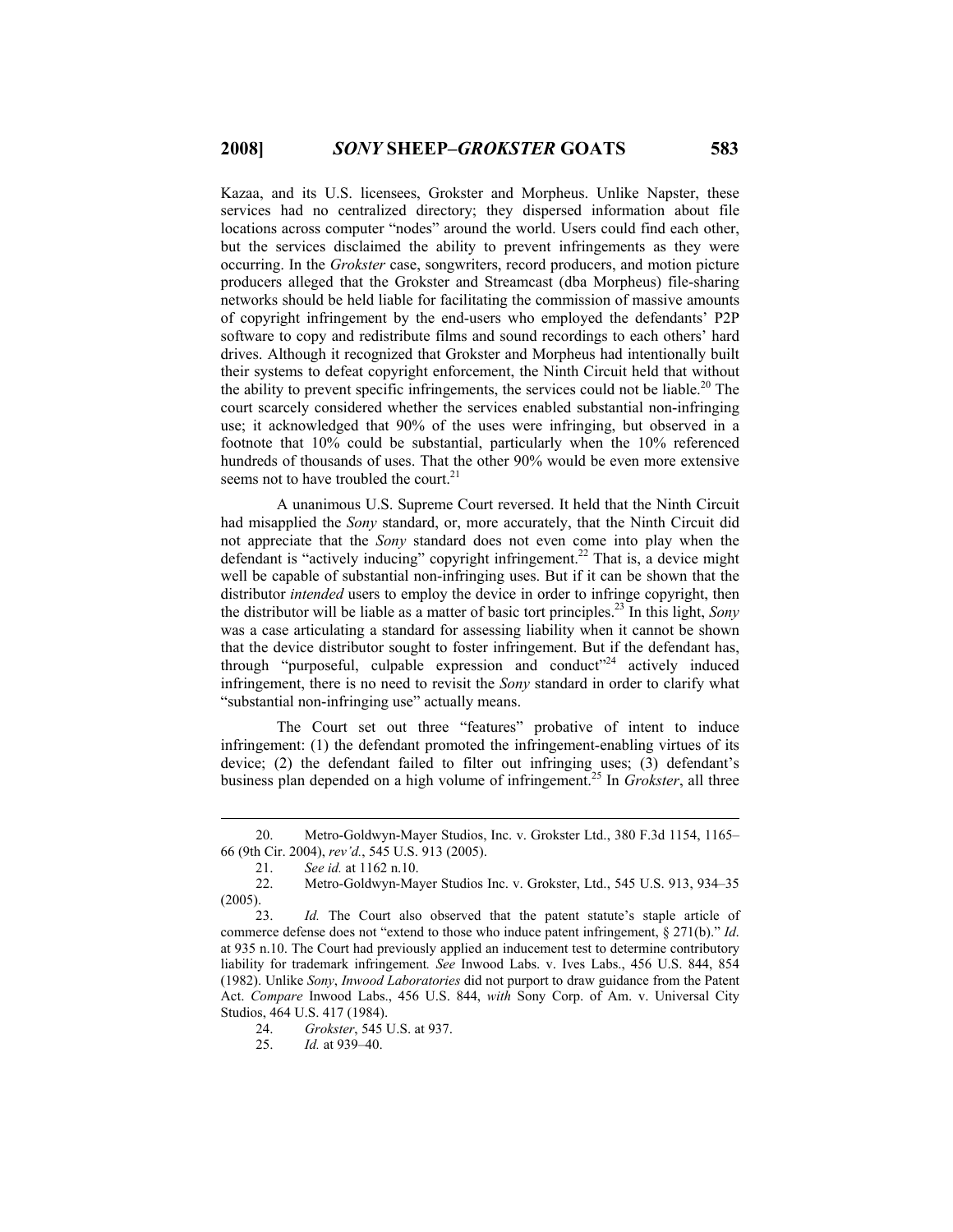elements were easily demonstrated. The defendants had sent out emails extolling P2P copying, and had "aim[ed] to satisfy a known source of demand for copyright infringement, the market comprising former Napster users."26 One of the defendants not only declined to devise its own filters; it blocked third-party filters. And the defendants' business plans depended on advertisers, whose rates would turn on the volume of users encountering the ads. The more the defendants could attract visitors, the better for their businesses, and the prospect of free music attracts more visitors than paid music. Taken together, these factors demonstrated a clear intention to foster infringement. As the Court declared: "The unlawful objective is unmistakable."27

Of course, inducement to infringe is actionable only if infringements in fact occur.<sup>28</sup> Because the liability derives from primary infringing conduct, bad intent must join with unlawful end-user acts. Thus, for example, distributing a copying device together with an exhortation to use the device to engage in massive unauthorized copying does not give rise to liability if no one in fact so uses it. In *Grokster*, however, end user infringement was never in doubt; plaintiffs' studies showed that  $90\%$  of the works copied were copyrighted,<sup>29</sup> and even the Ninth Circuit acknowledged that the "Copy-right Owners assert, without serious contest by the Software Distributors, that the vast majority of the files are exchanged illegally in violation of copyright law."<sup>30</sup> The Supreme Court thus could exclaim: "The probable scope of copyright infringement is staggering."<sup>31</sup>

Having ruled that bad intent, if proved, sufficed to establish liability for infringements thus induced, the Court declined to analyze what the standard for contributory infringement would be when intent to foster infringement cannot be shown. The Court opinion provided some clues, however, when it stressed that certain of the three indicia of intent could not, in isolation, establish inducement, because basing liability solely on the defendant's business plan or solely on the design of its product would be inconsistent with *Sony*. 32 But the Court assiduously declined to offer further guidance on the meaning of "*substantial* non-infringing use." Nonetheless, it may not matter what level of non-infringing use allows an entrepreneur to enter *Sony*'s safety zone because the *Grokster* inducement standard may displace inquiries into the substantiality of non-infringing uses.<sup>33</sup> Speculation is hazardous, but one might predict that where a device or service facilitates

 30. Metro-Goldwyn-Mayer Studios, Inc. v. Grokster Ltd., 380 F.3d 1154, 1160 (9th Cir. 2004).

32. *See id.* at 939–40 & n.12.

 33. *Cf.* Menell & Nimmer, *supra* note 15, at 172–77 (surveying post-*Sony* caselaw and business practices to show that the "merely capable of substantial non infringing use" standard was rarely observed in practice). *But see* sources cited *supra* note 15.

 <sup>26.</sup> *Id.* at 939. *See also* Sverker Högberg, Note, *The Search for Intent-Based Doctrines of Secondary Liability in Copyright Law*, 106 COLUM. L. REV. 909, 952–53 (2006) (discussing the post-*Grokster* dangers of targeting a "risky demographic").

 <sup>27.</sup> *Grokster*, 545 U.S. at 940.

 <sup>28.</sup> *Id.* at 940.

 <sup>29.</sup> *Id.* at 922, 933.

 <sup>31.</sup> *Grokster*, 545 U.S. at 923.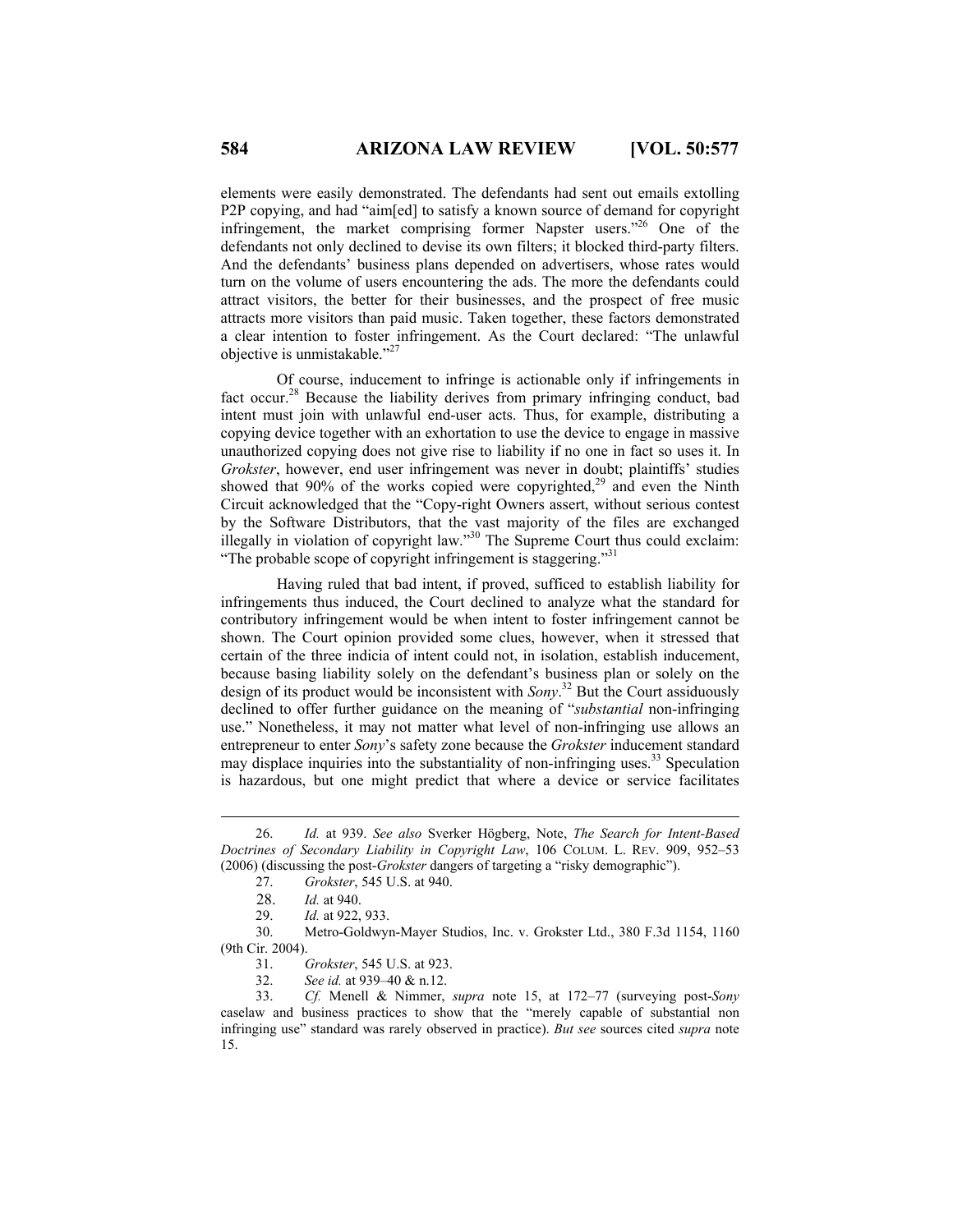infringement on a massive scale, its distributor will likely be found to have intended that result. Indeed, though intent to facilitate infringement by enabling end-user copying supposedly forms the keystone of contributory liability, it is not clear whether *Grokster*'s indicia identify bad intents or bad results. In many cases it may be possible to show intent to enable end-user copying, but intent to enable end-user copying *that is infringing* may end up being retrospectively assessed based on the volume of infringement that in fact transpires.<sup>34</sup> In *Sony*, for example, the VTR manufacturer certainly intended to provide the means to tape television programs at home, and even promoted the VTR's utility in building a home library of copied programs (*Grokster* feature 1); it also declined to equip the VTR with a "jammer" to prevent unauthorized copying (*Grokster* feature 2).<sup>35</sup> But, on the record in the case, most of the unauthorized copying was of a kind (time-shifting and erasure of free broadcast television) that a majority of the Supreme Court found non-infringing. This suggests that size does matter. Where the infringement the device enables is relatively modest in scale, inducement will not be found, but neither will the *Sony* threshold for liability be held to have been crossed, whatever its height. In other words, "inducement" and "substantial non-infringing use" will become legal conclusions, separating the *Sony* (good technology) sheep from the *Grokster* (evil entrepreneur) goats.<sup>36</sup>

 35. *See* Jessica Litman, *The Story of* Sony Corp. of America v. Universal City Studios*: Mary Poppins Meets the Boston Strangler*, *in* INTELLECTUAL PROPERTY STORIES 358, 360–61 (the advertisements), 388–89 (drawing parallels between plaintiffs' contentions in *Sony* and *Grokster*) (Jane C. Ginsburg & Rochelle Cooper Dreyfuss eds., 2005).

 <sup>34.</sup> In fact, at least one court has explicitly concluded that the respective magnitude of infringing and non-infringing uses is a factor in determining whether a defendant can be held liable for inducement. *See* Monotype Imaging, Inc. v. Bitstream, Inc*.*, 376 F. Supp. 2d 877, 887 (N.D. Ill. 2005).

Moreover, courts may be tempted to infer bad intents from bad results, particularly if the defendant has structured its business in order to create "plausible deniability" of an intent to facilitate infringement. *Cf.* Lohmann, *supra* note 19 ("Can you plausibly deny knowing what your end-users are up to? . . . Have you built a level of 'plausible deniability' into your product architecture and business model? If you promote, endorse, or facilitate the use of your product for infringing activity, you're asking for trouble."); *see also* Menell & Nimmer, *supra* note 15, at 148 n.29.

 <sup>36.</sup> If liability for contributory infringement ultimately depends on how much infringement the device in fact enables, then copyright owners face a quandary noted in the aftermath of the *Sony* case. *See* Douglas G. Baird, *Changing Technology and Unchanging Doctrine:* Sony Corporation v. Universal Studios Inc., 1984 SUP. CT. REV. 237. A suit at the outset of a device's commercialization risks prematurity: the record of infringements may be insufficient. But if rights holders wait until a vast amount of infringement can be demonstrated, then the public may have come to feel entitled to engage in the copying the device enables, and it is difficult for any court to brand the vast majority of American households as infringers. *Grokster* spared the Court that task, because the defendants did not contest the "staggering" character of the infringements, and perhaps also because P2P filesharing, while widespread, was primarily confined to a discrete (and perhaps discreditable) segment of the population—technologically adept adolescents of all ages. On the other hand, the pace of digital dissemination today may be so rapid, that the requisite "massive" amount of infringement may transpire within the time that normally elapses in the pre-trial stages of a lawsuit.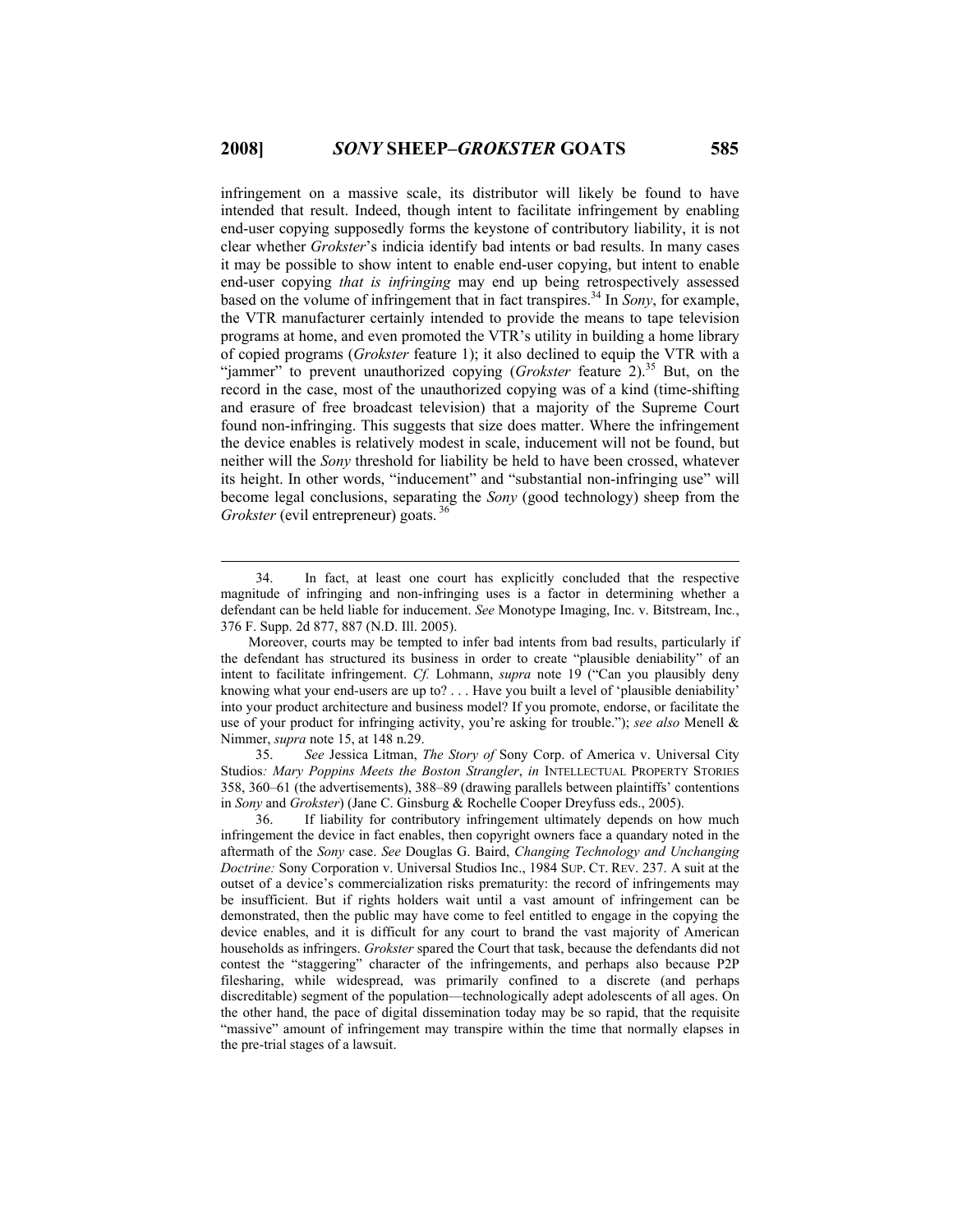The following analysis supports the speculation. Suppose a distributor, culture-for-me.com, offers its users the opportunity to post video clips to its website. Culture-for-me.com neither promotes infringement, nor filters infringements out; its business plan aspires to a high volume of traffic to the site. In its early days, the website attracted amateur videos, but more recently users have also been posting copies of commercial film and television programming. Culture-for-me.com's popularity has risen substantially since professionallyproduced (unauthorized) content began to be found on the site; the traffic to the unauthorized user postings is very heavy; indeed, those postings generally (but not always) receive more "hits" than the amateur content.

The most probative *Grokster* element—promoting the availability of infringing content—is absent here. The question thus becomes whether failure to filter, plus a business plan that benefits from infringement (although it may not be entirely infringement-dependent), suffices to establish inducement. *Grokster* tells us that each of these two in isolation will not demonstrate inducement, but *Grokster* did not explicitly require all three elements to be present before inducement could be found.<sup>37</sup> Moreover, the distributor of a device or service is not likely to filter if to do so would reduce its economic benefit.<sup>38</sup> In other words, the two go hand-in-hand. Other *Grokster* elements prove interdependent as well: a site that *does* filter is not likely to advertise an ability to facilitate infringement if it has in fact hampered that capacity. Moreover, a site that does filter will probably not be engendering massive infringement.

If the economy of a culture-for-me.com-type operation depends on infringement, it is difficult to see how the entrepreneur could not have intended to

 38. The Australian Federal Court in its *Kazaa* case recognized the probable pairing of failure to filter and business interest in infringement. *See* Universal Music Austl. Pty Ltd. v. Sharman License Holdings Ltd., [2005] F.C.A. 1242, *available at*  http://www.austlii.edu.au/au/cases/cth/federal\_ct/2005/1242.html.

 <sup>37.</sup> Arguably, *Grokster*'s characterization of inducement as "purposeful, culpable *expression* and conduct," 545 U.S. at 937 (emphasis added), requires not only deeds but words. In *Perfect 10, Inc. v. Amazon.com, Inc.*, a post-*Grokster* decision concerning a search engine's "in-line" links to sites offering unauthorized copies of plaintiff's "adult" photographs, however, the Ninth Circuit reversed a district court's holding that the search engine could not be liable if it did not promote the websites to which it linked. 487 F.3d 701, 727–30 (9th Cir. 2007). But the court addressed contributory infringement in the context of facilitating known, rather than anticipated, infringements. *Id.*  at 726–29.

Also, a few courts interpreting *Grokster* have taken a broader view of inducement liability, using analytical frameworks that differ somewhat from *Grokster*'s three-part test. *See Monotype Imaging*, 376 F. Supp. 2d at 887 (concluding that the Seventh Circuit uses a different inducement test, not supplanted by *Grokster* that looks to whether defendant acted with culpable intent, which is determined by balancing three factors: the respective magnitudes of infringing and non-infringing uses, whether the defendant encouraged infringing uses, and efforts made by defendant to eliminate or reduce infringing uses); AMC Tech., LLC v. SAP AG, No. 05-CV-4708, 2005 U.S. Dist. LEXIS 27095, at \*16 (E.D. Pa. 2005) (finding that defendant who instructed its customers on how to copy plaintiff's copyrighted computer program is liable for inducement without discussing defendant's business plan or whether defendant had taken steps to prevent infringing uses or promoted infringing uses of its product).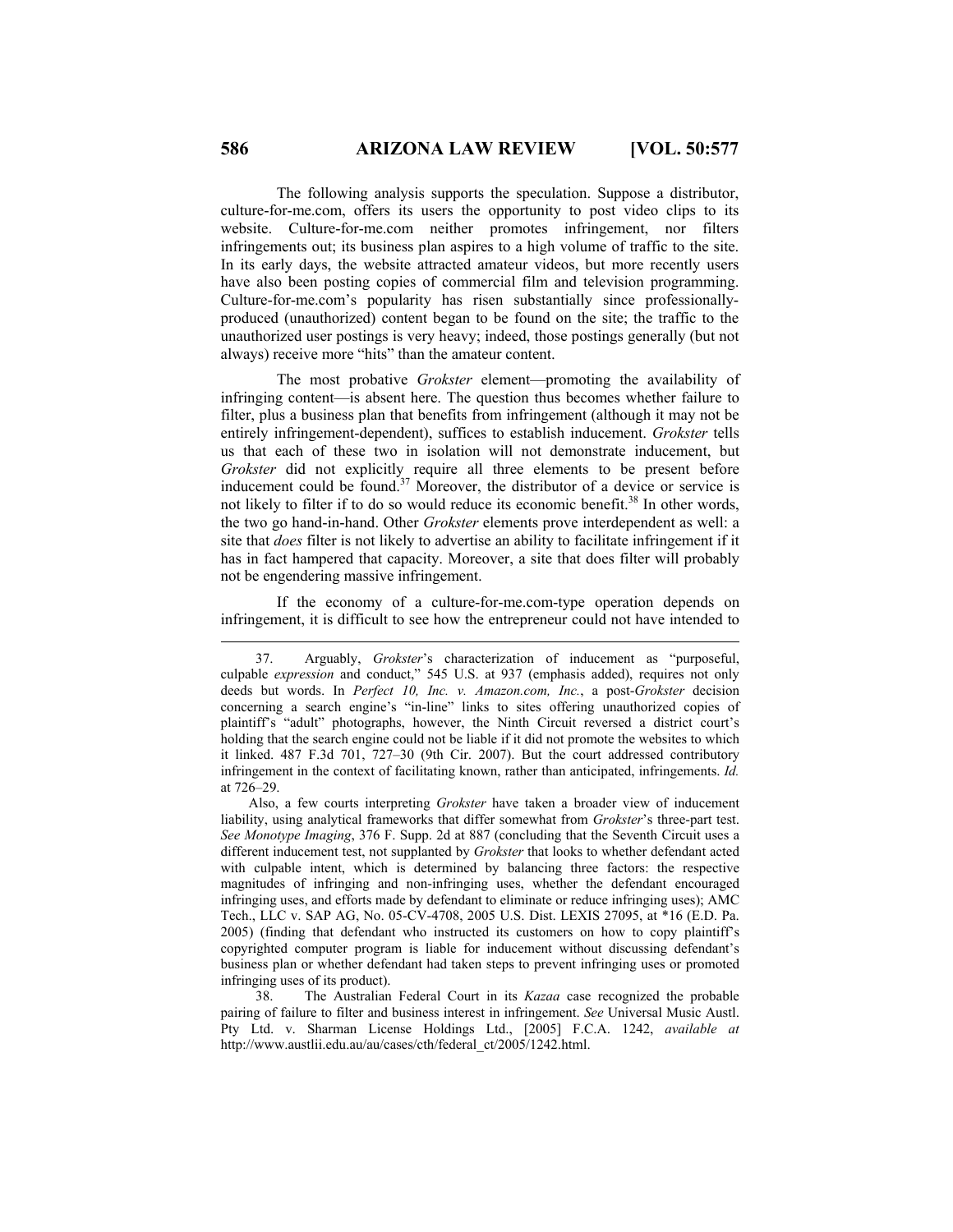foster infringement. The district court on remand in *Grokster* easily equated defendant Streamcast's refusal to filter with its economic self-interest, and thus with an intent to induce infringement:

> [A]lthough StreamCast is not required to prevent all the harm that is facilitated by the technology, it must at least make a good faith attempt to mitigate the massive infringement facilitated by its technology. . . . Even if filtering technology does not work perfectly and contains negative side effects on usability, the fact that a defendant fails to make some effort to mitigate abusive use of its technology may still support an inference of intent to encourage infringement. . . . StreamCast's business depended on attracting users by providing them with the ability to pirate copyrighted content.<sup>3</sup>

If profit-motivated failure to filter promotes an inference of intent to induce infringement, does implementation of copyright filters warrant the opposite inference, of non-intent to encourage infringement? My colleague Tim Wu has suggested that, while failure to filter may not of itself prove bad intent, the entrepreneur who does filter may defeat inferences of intent to induce infringement. Filtering therefore may afford a "safe harbor" from future inducement claims.40 The recently announced inter-industry Principles for User Generated Content Services adopt the "safe harbor" approach. The Principles recommend pre-upload filtering of content posted to user-generated sites, and also advise that copyright owners should not sue cooperating services even if some infringing user-generated content remains on the site. $4^{\overline{1}}$  Thus, whether or not *Grokster* implies an obligation to filter, businesses who wish to be perceived as "legitimate" will have an incentive to avail themselves of filtering technologies.

On the other hand, if the filter overreacts, and excludes material that is not copyright infringing, not only will end-users be likely to take their custom elsewhere, but there will be little justification for construing an obligation to filter (and the safe harbor will serve little purpose if the customers have gone elsewhere). The development of a legal standard would therefore turn on the state of the technology: the more reliable and less burdensome the filter, the more likely

 <sup>39.</sup> Metro-Goldwyn-Mayer Studios, Inc. v. Grokster, 454 F. Supp. 2d 966, 989– 91 (C.D. Cal. 2006).

 <sup>40.</sup> *See* Tim Wu, *The Copyright Paradox*, 2005 SUP. CT. REV. 229, 247 (stating that "one might also infer from [the] language [barring liability based solely on failure to filter] that *Grokster* creates a kind of safe harbor that may prove important. It may be read to suggest that a product that *does* filter is presumptively not a product that is intended to promote infringement, even if it does, in practice, facilitate infringement.") An early post-*Grokster* decision appears to bear this out. *See Monotype Imaging*, 376 F. Supp. 2d at 888– 89. In *Monotype Imaging*, the court found no inducement because, inter alia, defendant submitted evidence that it had taken steps to avoid the infringing use of its compatible type fonts. *Id.* The court also found that "unlike in *Grokster*, there is no evidence in the record to show that Bitstream's business was benefited by increasing the number of infringing uses of [its product]." *Id.* at 889.

 <sup>41.</sup> Principles for User Generated Content Services, *supra* note 5, at Principle 13.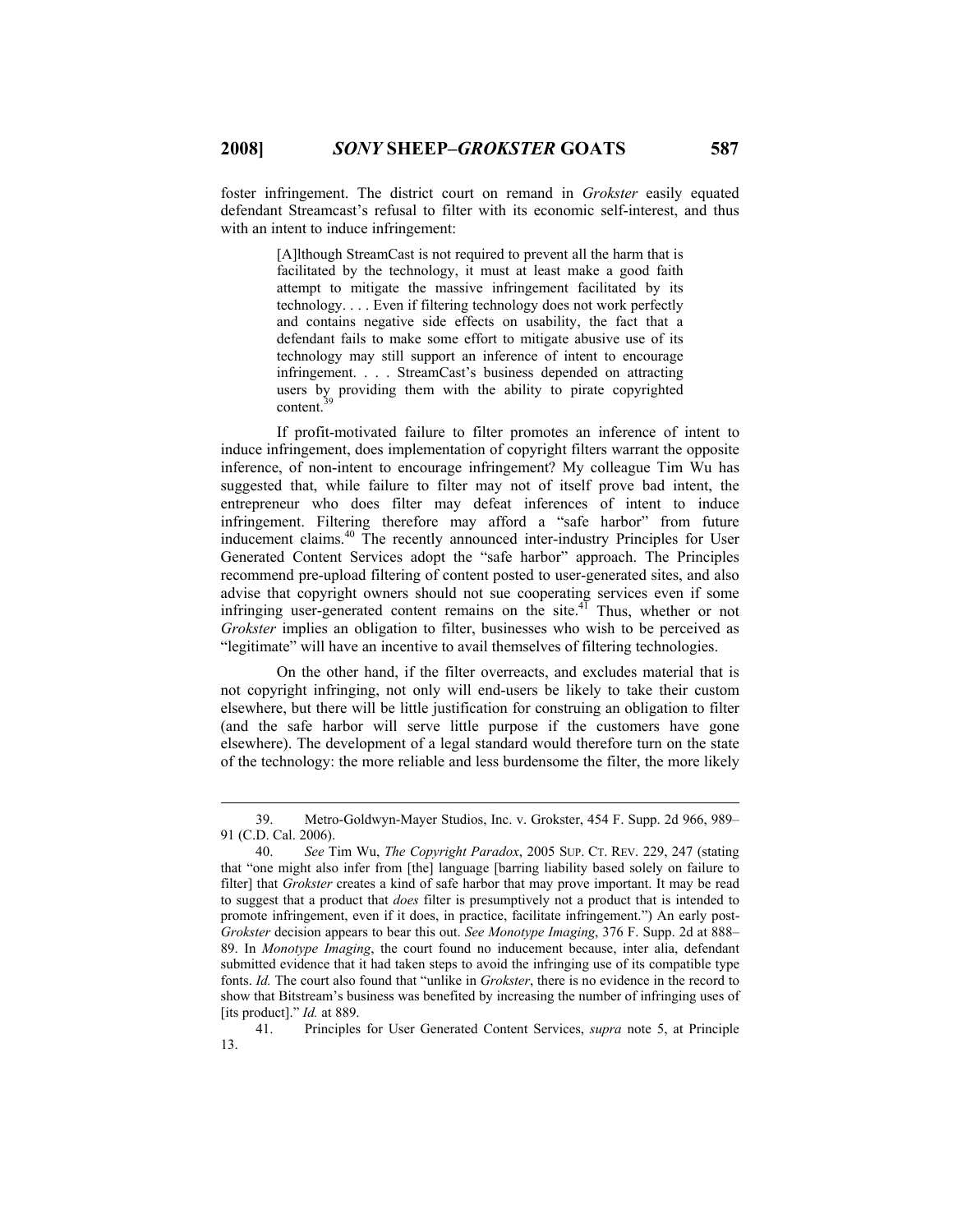courts are to favor its implementation. For example, in *Perfect 10 v. Amazon.com* the Ninth Circuit stated,

> a service provider's knowing failure to prevent infringing actions could be the basis for imposing contributory liability. Under such circumstances, intent may be imputed. . . . Applying our test, Google could be held contributorily liable if it had knowledge that infringing Perfect 10 images were available using its search engine, could take *simple measures* to prevent further damage to Perfect 10's copyrighted works, and failed to take such steps.<sup>42</sup>

Those "simple measures," however, will need to take account of potential fair uses.<sup>43</sup> "Teaching" a filter to recognize a parody may not be an obvious proposition—indeed the difficulties of teaching the fair use doctrine to human law students might make one less than sanguine about teaching a computer to recognize fair uses<sup>44</sup>—and "manual review" by copyright owners and/or internet services may be necessary.<sup>45</sup> But one can imagine increasing levels of sophistication of filters, to recognize, for example, when the uploaded content matched by the "identification technology" to a copyrighted work consists entirely

 42. 487 F.3d at 728–29 (emphasis added). The simple measures the defendant could have taken in *Perfect 10 v. CCBill* were, however, probably simpler than those employed by a user generated content site. *See infra* note 69 and accompanying text. *CCBill* was a linking case, and the measure at issue would have terminated the link; by contrast, an on-off switch will not resolve the problems associated with user generated content sites because any human or automated filter will confront content whose lawfulness is ambiguous. *See infra* note 69 and accompanying text.

 43. *See, e.g.*, Principles for User Generated Content Services, *supra* note 5, at princ. 3(d) ("Copyright Owners and UGC Services should cooperate to ensure that the Identification Technology is implemented in a manner that effectively balances legitimate interests in (1) blocking infringing user-uploaded content, (2) allowing wholly original and authorized uploads, and (3) accommodating fair use."). Fred von Lohmann has noted two ways that video filtering programs can be modified to decrease the chance that they will block fair uses: requiring that both the audio and the video of a potentially infringing work match that of a copyrighted work before the filter flags the work as infringing, and adding a check to see what percentage of the potentially infringing work is made up of copyrighted content. Fred von Lohmann, YouTube's Copyright Filter: New Hurdle for Fair Use?, (2007), http://www.eff.org/deeplinks/2007/10/youtubes-copyright-filter-new-hurdle-fairuse.

 44. *See* Barton Beebe, *An Empirical Study of U.S. Copyright Fair Use Opinions, 1978–2005*, 156 U. PA. L. REV. 549 (2008) (analyzing how courts are in fact applying the four § 107 factors).

 45. Principles for User Generated Content Services, *supra* note 5, at Principal 3(f); *see also* Fair Use Principles, *supra* note 5, at princ. 2(b) ("Humans trump machines").

A study issued in December 2007 by the Center for Social Media at American University by Center director Pat Aufderheide and Peter Jaszi, co-director of the Washington College of Law's Program on Information Justice and Intellectual Property, identifies a variety of uses, "satire, parody, negative and positive commentary, discussiontriggers, illustration, diaries, archiving and pastiche or collage (remixes and mashups)" which may constitute fair uses. PAT AUFDERHEIDE & PETER JASZI, PROGRAM ON INFORMATION RECUT, REFRAME, RECYCLE: QUOTING COPYRIGHTED MATERIAL IN USER-GENERATED VIDEO (2008), *available at* http://www.centerforsocialmedia.org/resources/ publications/recut\_reframe\_recycle.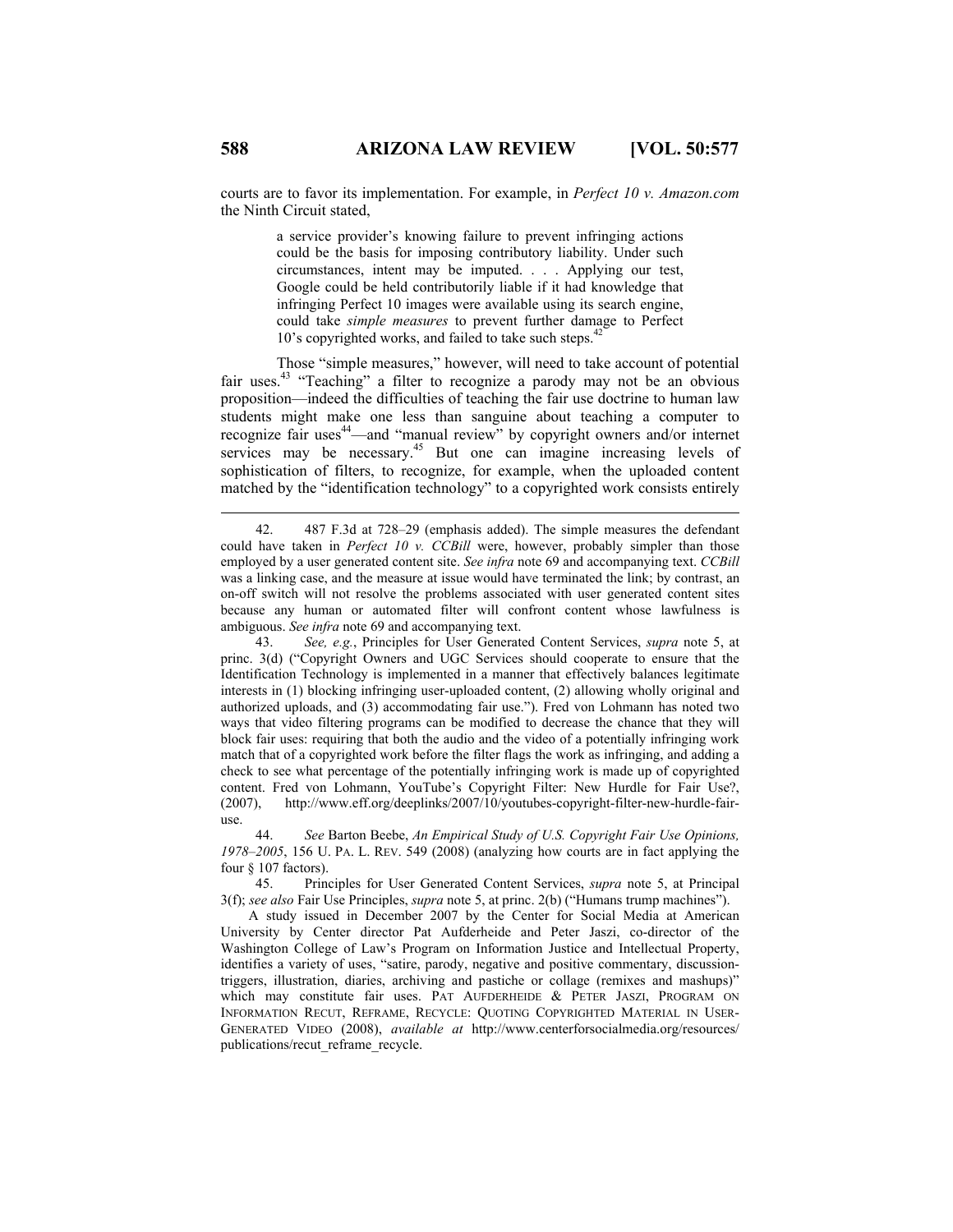of the copyrighted content, or instead is composed of excerpts interwoven with truly user-generated content (or at least to content that does not match to the content which the filter identifies).<sup>46</sup> For example, the byte equivalent of the apocryphal "250 word" threshold for permissible unauthorized quotations $47$  might be programmed into the filter; similarly, the filter might distinguish between overall quantity of content matched between the user-generated upload and a copyrighted work (or works), but might let pass matches that are not in sequence and therefore might more likely be parodies or remixes.<sup>48</sup> The prospect of automated fair use might after all not prove as preposterous as first impression suggests; at least an automated process might isolate the universe of uploads requiring manual review by identifying postings that are clearly infringing (complete or near-complete correspondence to a work on the filter's black list), and postings that are clearly non-infringing (no correspondence, or a sub-threshold quantity or sequence correspondence to a work on the black list).

But it will be important to guard against the danger of the negative inference. No matter how fair use-tolerant the filter, an excerpt too substantial for the filter should not automatically or presumptively be deemed an unfair use.<sup>49</sup> As a result, it will be necessary to develop procedures to address the "false positives" that a filtering system may inevitably designate. The Fair Use Principles for User Generated Video Content promulgated by several public interest groups vigilant of

 48. It is conceivable that uploaders could "game" the filter by altering the files in ways that to the filter would signal insufficient identity with a protected work, but whose alterations would be imperceptible to human viewers. Such maneuvers, however, suggest a level of sophistication and deviousness not representative of most contributors of "usergenerated" content, and therefore may prove more clever than significant.

 49. By the same token, an excerpt that passes the filter should not automatically, as a matter of law, be deemed a fair use. Much depends on how the filter gauges fair use. For example, the Fair Use Principles, *supra* note 5, at Principle 2(a)(3), would set the filter to block only those postings in which "nearly the entirety (e.g., 90% or more) of the challenged content is comprised of a single copyrighted work." Abundant caselaw, however, establishes that copying of considerably less than 90% of a work can defeat a fair use defense. *See generally*, Beebe, *supra* note 44, at 582–86, 596, 615–16 (discussing "amount and substantiality" factor).

 <sup>46.</sup> Or, in the case of "mashups" (assuming these to be fair use—a potentially contentious assumption), small excerpts matched to many identified works. *Cf.* Fair Use Principles, *supra* note 5, at princ. 2(a)(3) (stating video should not be blocked unless "nearly the entirety (e.g., 90% or more) of the challenged content is comprised of a single copyrighted work").

 <sup>47.</sup> For text files that do not include any additional data (such as the codes embedded in most word processing documents that describe the document's margins or fonts), each character (meaning letters, spaces, and punctuation marks) constitutes one "byte." *See* Marshall Brain, *How Bits and Bytes Work*, http://computer.howstuffworks.com/ bytes.htm (last visited April 10, 2008). Thus, a 250 word passage's byte equivalent varies according to the number of letters per word the author uses. To give one example, the first 250 words of Charles Dickens' *A Tale of Two Cities* contain 1,339 bytes. It is sometimes said that the average English word contains five letters. *See, e.g.*, Jesper M. Johansson, *The Great Debates: Pass Phrases vs. Password*s (2004), http://www.microsoft.com/technet/ community/columns/secmgmt/sm1104.mspx. A passage with such an average word length and one punctuation mark every five words would contain 1,549 bytes.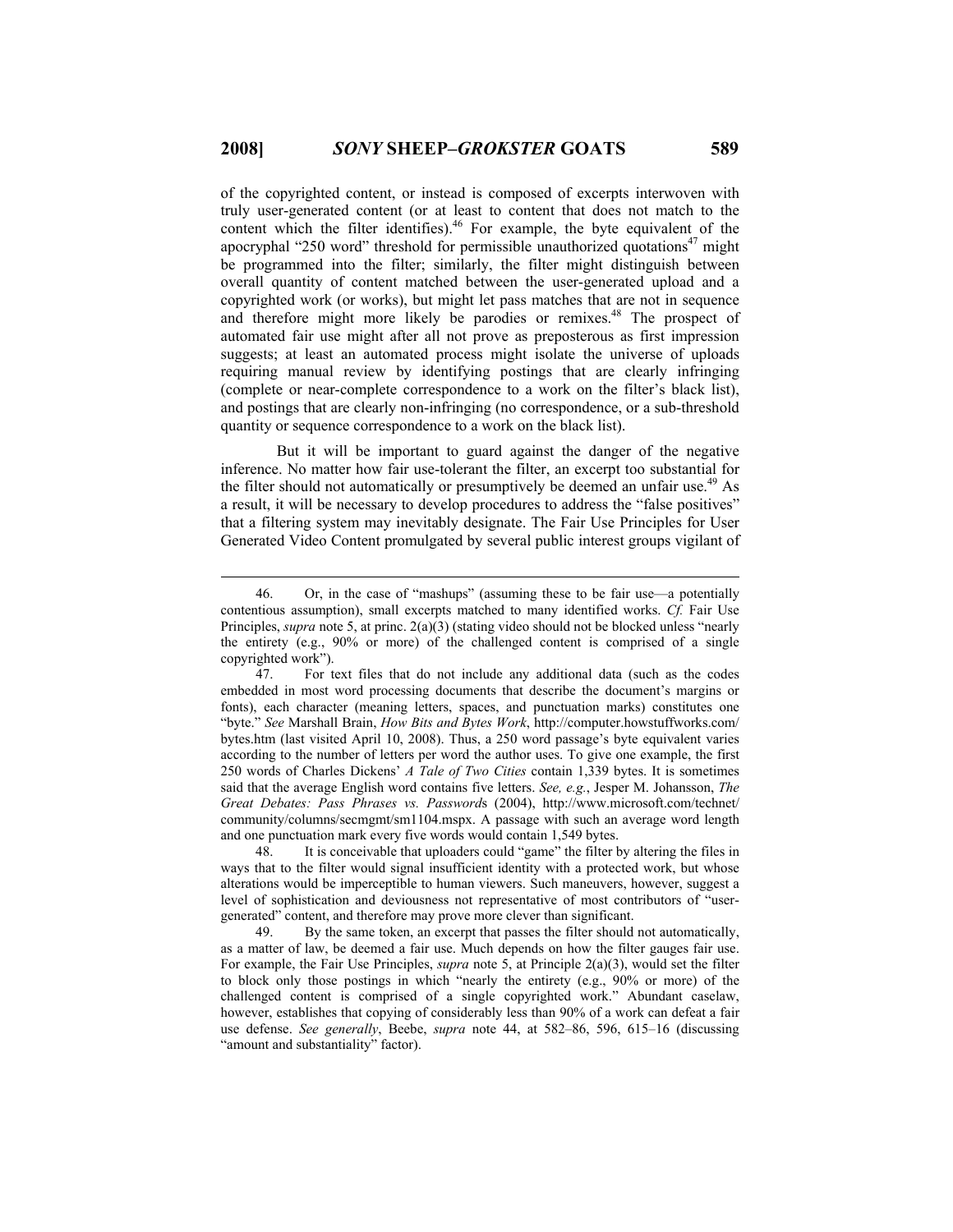perceived copyright-owner enforcement excesses offer several suggestions. One Principle, adopting its own faunal metaphor, proposes a "dolphin hotline" to provide an "escape mechanism" for the "fair use 'dolphins' [that] are caught in a net intended for infringing 'tuna.'"<sup>50</sup> The content owner would set up a procedure to receive and respond to user requests for reconsideration of blocked material.<sup>51</sup>

Notwithstanding the limitations of filtering systems, it may be fair to say that *Grokster* will have stimulated technology companies to devise ever more effective and sensitive filters; at least the sector has seen renewed activity and increased competition since the decision.<sup>52</sup> Thus, rather than heralding "10 years of chilled innovation,"53 *Grokster*'s encouragement of copyright-respectful technologies suggests that impunity for copyright infringement is not necessary for innovation to proceed.

# **II. THE STATUTORY NOTICE-AND-TAKE-DOWN SAFE HARBOR**

Contrast the common law outcome with the approach taken in § 512 of the Digital Millennium Copyright  $Act<sup>54</sup>$  (and articles 12–15 of the 2000 European Union Electronic Commerce Directive<sup>55</sup>). There, internet service providers (telecoms) successfully lobbied for a large measure of impunity: if the service provider meets the threshold requirements, it will incur no liability (direct or derivative) for monetary damages if it responds expeditiously to a proper notice from the copyright holder, and blocks access to the offending material.<sup>56</sup> In other words, the service provider, if it qualifies, incurs no burden of anticipating or

Feb. 19, 2007, at C6.

 55. Council Directive 2000/31, arts. 12–15, 2000 O.J. (L 178) 3 (EC), *available at* http://www.spamlaws.com/f/docs/2000-31-ec.pdf.

 <sup>50.</sup> Fair Use Principles, *supra* note 5, at princ. 5.

 <sup>51.</sup> *Id.* The Fair Use Principles appear primarily to import the notice and take down regime of § 512(c) to user generated content sites. *See id.* at princs. 3–6. It is not clear whether this constitutes a concession that  $\S 512(c)$  and related subsections do not otherwise apply to user-generated content sites. *See* discussion *infra* Part II.

 <sup>52.</sup> Examples of recently developed or enhanced filtering technologies include digital fingerprinting, a technology that identifies copyrighted content by matching the content's "fingerprints" against the fingerprints of content contained in a library of copyrighted works, and hashes, which are short files created by a mathematical algorithm that can also be used as fingerprints. The current industry leader using digital fingerprinting technology is Audible Magic; its competitors include Advestigo, Vobil, Grace Note, and in the digital hashing field, Motion DSP. *See, e.g.*, Peter Burrows, *Pirate-Proofing Hollywood*, BUS. WK., June 11, 2007, 58, at 58, *available at* http://www.businessweek.com/magazine/ content/07\_24/b4038073.htm; Peter Burrows, *Which No-name Startup Is Making a Name for Itself With Hollywood's Anti-piracy Police?*, BUS. WK., May 31, 2007, http://www.businessweek.com/the\_thread/techbeat/archives/2007/05/which\_no-name s.html; Brad Stone & Miguel Helft, *New Weapon in Web War Over Piracy*, N.Y. TIMES,

 <sup>53.</sup> Rob Hof, *Larry Lessig*, Grokster *Decision Will Chill Innovation*, BUS. WK., June 28, 2005, http://www.businessweek.com/the\_thread/techbeat/archives/2005/06/larry\_ lessig\_gr.html.

 <sup>54. 17</sup> U.S.C. § 512(c) (2000).

 <sup>56.</sup> *See* § 512(c).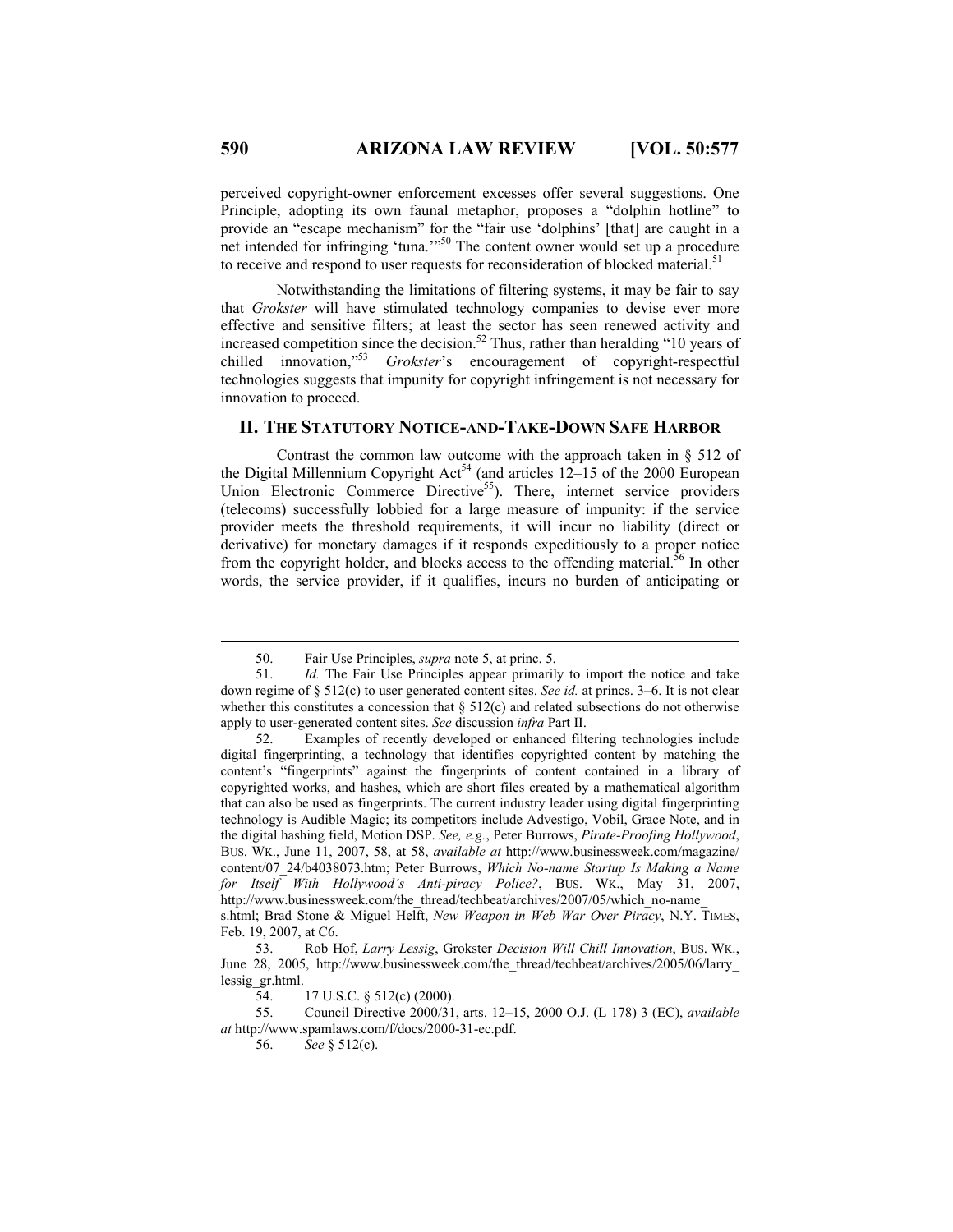preventing infringement;<sup>57</sup> it need only react to notices of infringement that the copyright holders uncover. But absent a pre-upload clearance requirement, one may anticipate that at least some of the content the notified service provider takes down will promptly reappear, hydra-like, on other hosts' sites. As a result, it would appear that we may have two regimes for internet entrepreneurs: passive reaction ("notice-and-take-down") for qualifying service providers, and proactive anticipation (filtering) for everyone else. This would be problematic if those who safely grazed in the field of qualifying service providers included not only *Sony* sheep, but *Grokster* goats.

While the § 512 regime substantially reduces service providers' risk of liability for acts of *direct* infringement,58 analysis of the statutory provisions shows that an internet entrepreneur whose conduct would expose it to secondary liability for copyright infringement should be unlikely to qualify for the statutory immunity. The acts to which the immunity attaches are relatively limited in scope, and even as to these, the threshold requirements for immunity closely track the traditional elements of secondary liability.<sup>59</sup> As with the judicial analysis of derivative liability, the statutory criteria are designed to ensure that the beneficiaries of the  $\S$  512(c) safe harbor remain copyright-neutral. Courts interpreting § 512(c) have recognized the neutrality prerequisite:

(B) are available to any person on reasonable and nondiscriminatory terms; and

(C) do not impose substantial costs on service providers or substantial burdens on their systems or networks.

*Id.* 

 <sup>57.</sup> *Id.* § 512(m)(1) (stating that availability of the safe harbor is not conditioned on "a service provider monitoring its service or affirmatively seeking facts indicating infringing activity"). Section  $512(i)(1)(B)$  does make "accommodation of  $\vert$ ... standard technical measures" a prerequisite to qualifying for the statutory safe harbors. Arguably, filtering technology might be such a measure. The definition of "standard technical measures," however, suggests that the present state of filtering technologies may not suffice, principally because there is not yet an inter-industry consensus regarding the design and implementation of filtering measures. *See* § 512(i)(2). Section 512(i)(2) states:

<sup>(2)</sup> Definition.--As used in this subsection, the term "standard technical measures" means technical measures that are used by copyright owners to identify or protect copyrighted works and--

<sup>(</sup>A) have been developed pursuant to a broad consensus of copyright owners and service providers in an open, fair, voluntary, multi-industry standards process;

 <sup>58.</sup> Because websites that neither initiate nor intervene in the communication of the content nonetheless are engaging in acts of reproduction, distribution, and public performance or display, even the most passive of hosts could be directly liable for infringement absent a derogation such as those established in § 512(c). *See generally*  Playboy Enters., Inc. v. Frena, 839 F. Supp. 1552 (M.D. Fla. 1993); S. REP. NO. 105-190, at 19–21 (1998).

 <sup>59.</sup> Some courts have, however, interpreted the provisions of § 512 that correspond to the standards for common law vicarious liability somewhat more narrowly than had courts construing the same elements in the online context before enactment of the DMCA. *See infra* notes 103–106 and accompanying text.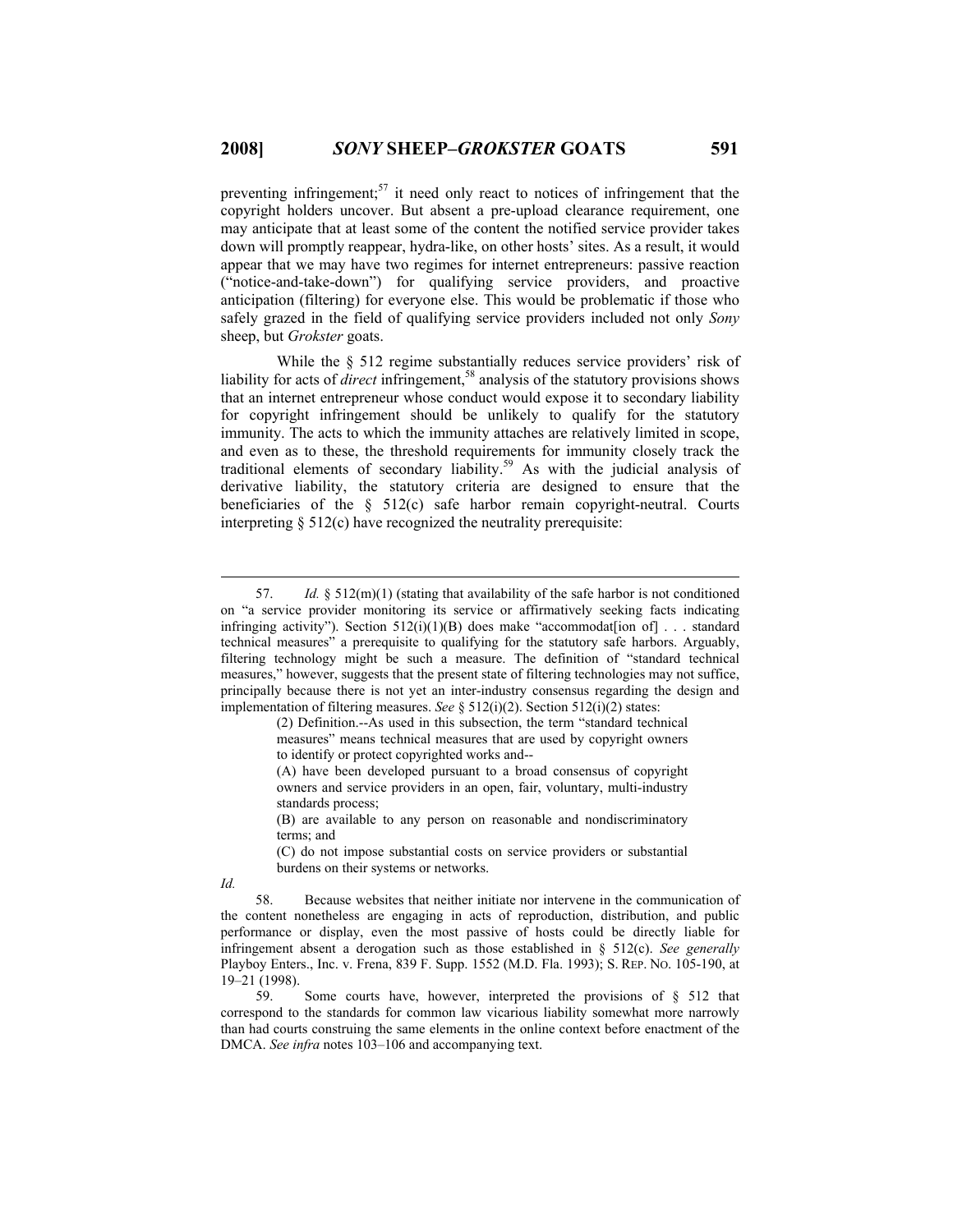This immunity, however, is not presumptive, but granted only to "innocent" service providers who can prove they do not have actual or constructive knowledge of the infringement, as defined under any of the three [threshold requirements] of 17 U.S.C. Section 512(c)(1). The DMCA's protection of an innocent service provider disappears at the moment the service provider loses its innocence, i.e., at the moment it becomes aware that a third party is using its system to infringe.<sup>60</sup>

Thus, a disparity between the post-*Grokster* common law of secondary liability and the § 512(c) system will exist only if the statutory criteria absolved an entrepreneur who would have been liable for contributory or vicarious infringement at common law. $<sup>61</sup>$  The following discussion will therefore analyze the</sup> specific statutory prerequisites to qualifying for a limitation on liability.

## *A. "Service provider"*

To assess whether the statute creates such a disparity, let us return to culture-for-me.com. It operates a website; is it therefore a "service provider"

Even if a service provider's activities fall outside the limitations on liability specified in the bill, the service provider is not necessarily an infringer; liability in these circumstances would be adjudicated based on the doctrines of direct, vicarious or contributory liability for infringement as they are articulated in the Copyright Act and in the court decisions interpreting and applying that statute, which are unchanged by new § 512. In the event that a service provider does not qualify for the limitation on liability, it still may claim all of the defenses available to it under current law. New § 512 simply defines the circumstances under which a service provider, as defined in this new Section, may enjoy a limitation on liability for copyright infringement.

*Id.* Although the statute and legislative history thus warn against inferring infringement from the service provider's failure to qualify, nonetheless if the statutory criteria closely track the common law criteria, it seems likely that a court which has reached one conclusion applying the statute could, upon applying the common law standards, arrive at a similar assessment. For example, if infringing activity is "apparent" and the service provider does not act to remove the infringing material, it will not qualify for the safe harbor, but the copyright owner will still need to prove direct or derivative liability. If the copyright owner brings an action based on contributory infringement, the service provider might plead a *Sony* defense, on the ground that the website has non-infringing uses. But the plaintiff would rely on *Napster* to rejoin that the operator is able to shut down the infringing posting, yet preserve the non-infringing uses. In other words, the contributory infringement standard may depend on whether the technology at issue is a product or a service. *Sony* may remain the standard for free-standing technologies, but *Napster* will likely guide analysis of technologies whose continuing use the defendant is able to control.

 <sup>60.</sup> ALS Scan, Inc. v. RemarQ Cmtys., Inc., 239 F.3d 619, 625 (4th Cir. 2001).

 <sup>61.</sup> The statute in fact contemplates the opposite possibility, that a service provider who failed to qualify for the safe harbor might nonetheless be held not to have infringed either directly or indirectly. *See* 17 U.S.C. § 512(l) ("The failure of a service provider's conduct to qualify for limitation of liability under this section shall not bear adversely upon the consideration of a defense by the service provider that the service provider's conduct is not infringing under this title or any other defense."); *see also* H.R. REP. NO. 105-551, pt. 2, at 64 (1998).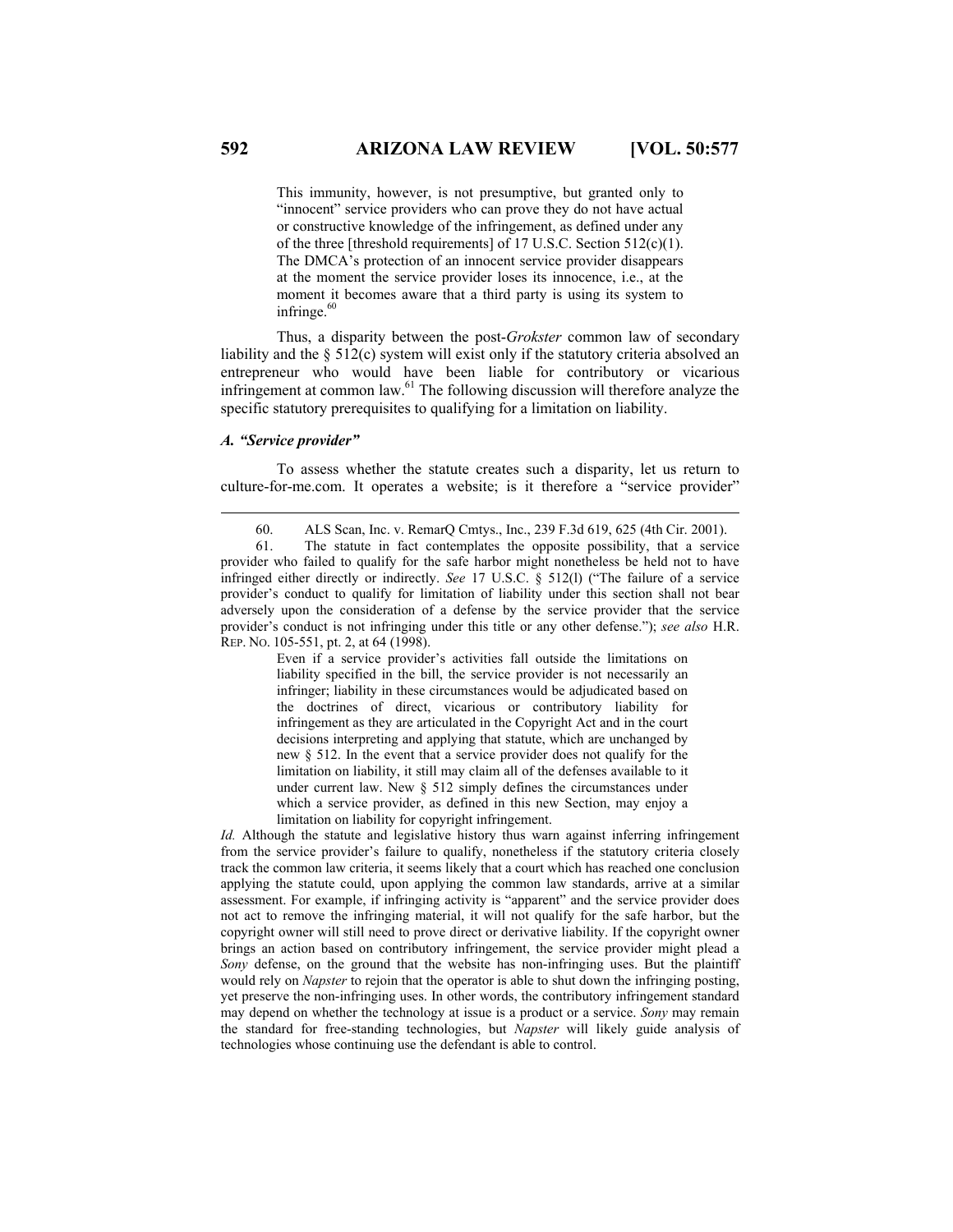within the ambit of the statutory immunity? Section 512's definition of "service" provider" is exceedingly vague; the term "means a provider of online services or network access or the operator of facilities therefore."62 "Online services" are not defined. In the abstract, the term could mean any services offered online, including the service of making copyrighted works available to the public. Or the term could mean services specific to being online (other than network access, for which the definition specifically provides). Under the first interpretation, anyone who operates a website is a "service provider." Under the second, an entrepreneur who hosts a website is a "service provider," as is one who provides online search services; the entrepreneur who makes content available, however, would not be a "service provider" because the services provided are not internet-specific. One can provide content from a variety of platforms (e.g., print, broadcast), but one can host or link to a website only via the internet.<sup>63</sup>

The caselaw nonetheless has generally interpreted "service provider" extremely broadly, to cover not only internet-specific businesses, but a variety of traditional businesses' internet operations, such as online auctions, $64$  online real estate listings, $65$  and an online pornography age verification service. $66$  These decisions, however, are mostly at the district court level, and none extensively analyze the issue.<sup>67</sup> Of the two relevant appellate court decisions, one asserted without further analysis that the statutory definition of "service provider" was broad enough to cover an entrepreneur whose service consisted of a website, a server, and peer-to-peer software (but also held that the service did not meet the

 64. Hendrickson v. eBay, Inc., 165 F. Supp. 2d 1082 (C.D. Cal. 2001) (but parties did not dispute whether eBay was a "service provider" within the meaning of the statute).

 65. Costar Group Inc. v. Loopnet, Inc., 164 F. Supp. 2d 688, 701 (D. Md. 2001) ("'Online services' is surely broad enough to encompass the type of service provided by LoopNet that is at issue here.").

 66. Perfect 10, Inc. v. Cybernet Ventures, Inc., 213 F. Supp. 2d 1146, 1175 (C.D. Cal. 2002) (assuming defendant qualified as a service provider, but admitting that it "has found no discussion [in prior caselaw] of this definition's limits").

 67. *See In re* Aimster Copyright Litig., 334 F.3d 643, 655 (7th Cir. 2003) (stating briefly that "[a]lthough the Act was not passed with Napster-type services in mind, the definition of Internet service provider is broad . . . and, as the district judge ruled, Aimster fits it" (citation omitted)); Corbis Corp. v. Amazon.com, Inc., 351 F. Supp. 2d 1090, 1100 (W.D. Wash. 2004) (Amazon's liability as host to third-party vendors; statutory definition "encompasses a broad variety of Internet activities"; court does not inquire into Internet-specificity of activities).

<sup>62.</sup>  $§ 512(k)(1)(B)$ .

 <sup>63.</sup> Section 512(i)(1)(A), which requires qualifying service providers to implement a policy for terminating the accounts of repeat infringers, may not cover operators of websites to which users post content if the users do not need to subscribe to or have an account with the website in order to post material to it. This could suggest that such websites do not qualify for the statutory safe harbor. On the other hand, making ability to terminate the accounts of repeat infringers a prerequisite to any "service provider's" ability to qualify for a safe harbor might clash with the  $\S$  512(d) safe harbor for search engines, because most, if not all users of search engines access the service without becoming subscribers or account holders of the service.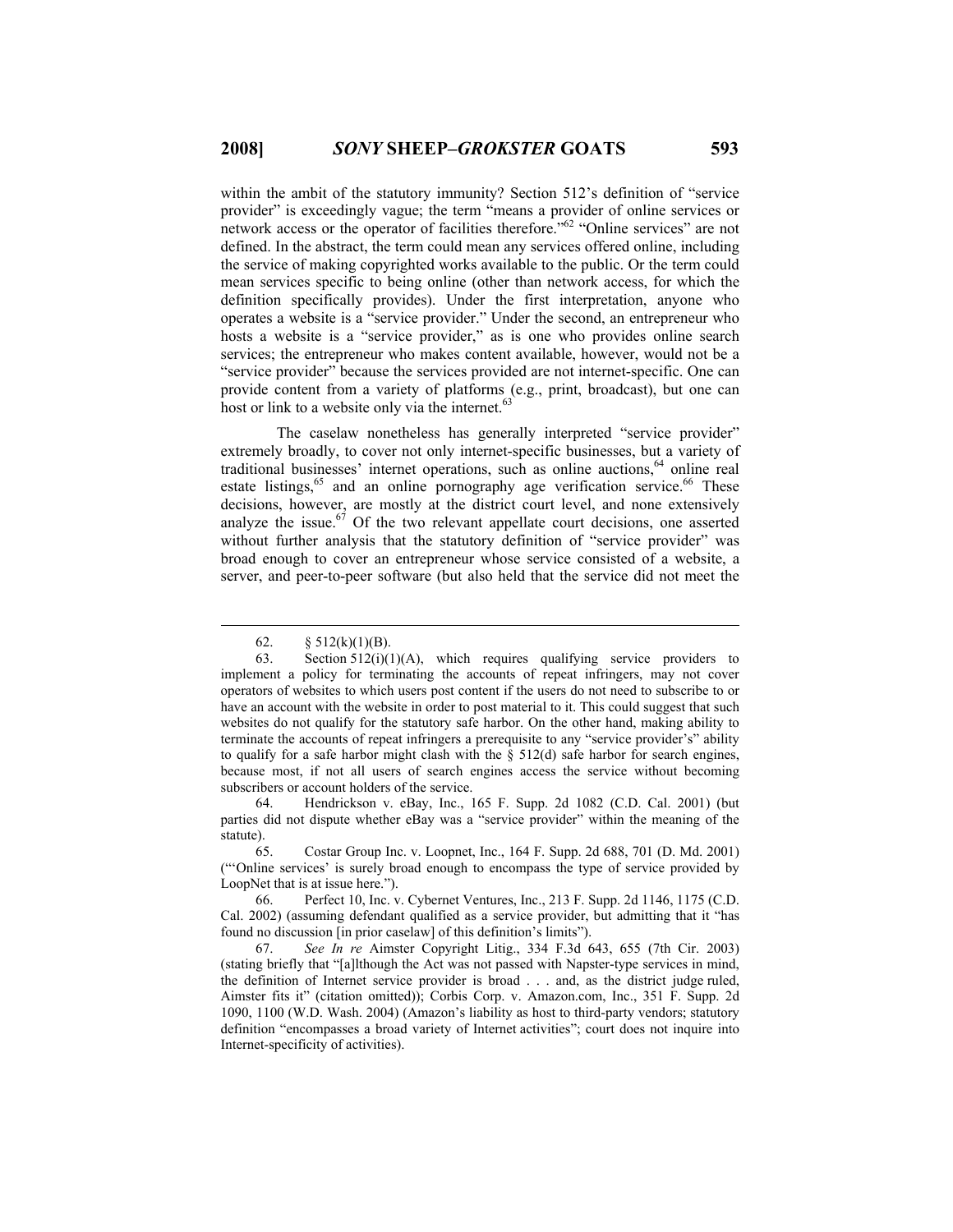criteria for the safe harbor).<sup>68</sup> Another decision categorically, but summarily, stated that the defendant (a pornography enterprise) in its guise as a website operator could not claim the benefit of the statute (although it was entitled to assert those benefits with respect to those portions of its business which involved hosting or linking to websites).<sup>69</sup>

The statute's legislative history indicates that a "service provider" was not intended to embrace every kind of business found on the internet. The examples of service providers given in the House Report consist entirely of enterprises who provide "space" for third-party websites and fora, not the operators of the websites themselves.70 This makes sense in the context of *Religious Technology Center v. Netcom On-Line Communication Services, Inc.*,<sup>71</sup> the caselaw that  $\S$  512(c) substantially codified.<sup>72</sup> In *Netcom*, the service provider defendant was an internet access provider that hosted third party newsgroups, to which another defendant had posted documents without the authorization of the Church of Scientology. Thus, even if Congress may not have had website operators in mind (much less the emerging Web 2.0 businesses), the language it chose to define "service providers" may be broad enough to encompass more internet entities than Congress specifically contemplated in 1998.

### *B. "Storage at the direction of a user"*

Assuming, then, that a website operator can be a service provider within the meaning of § 512, which of its activities does the statute immunize, and subject to what conditions? Section 512(c) absolves a service provider from liability "for infringement of copyright by reason of the storage at the direction of a user of material that resides on a system or network controlled or operated by or for the service provider . . . .  $\frac{1}{73}$  Is a website, as opposed to a server which hosts websites, "a system or network controlled or operated by or for the service provider"? If not, the provision would not apply. But a website might be part of a system operated by the service provider, so perhaps this element does not screen out many actors. More importantly,  $\S$  512 exculpates "*storage* at the direction of a user";<sup>74</sup> it does not suspend liability for other acts in which the service provider might engage with

 <sup>68.</sup> *In re Aimster*, 334 F.3d at 646, 654; *see also* Perfect 10, Inc. v. VISA Int'l Serv. Ass'n, 494 F.3d 788, 795 n.4 (9th Cir. 2007) (concluding without analysis that VISA and affiliated data processing services that processed credit card payments online were not "service providers").

 <sup>69.</sup> Perfect 10, Inc. v. CCBill LLC, 481 F.3d 751, 768 n.5 (9th Cir. 2007).

 <sup>70.</sup> H.R. REP. NO. 105-551, pt. 2, at 64 (1998) ("This definition includes, for example, services such as providing Internet access, e-mail, chat room and web page hosting services."); *see also id.* at 53 (describing services covered by § 512(c): "Examples of such storage include providing server space for a user's web site, for a chatroom, or other forum in which material may be posted at the direction of users").

 <sup>71. 923</sup> F. Supp. 1231 (N.D. Cal. 1995).

 <sup>72.</sup> *See, e.g.*, MELVILLE B. NIMMER & DAVID NIMMER, NIMMER ON COPYRIGHT § 12B.06[B][2][a] (2006) (section 512 "essentially codifies" *Netcom*).

<sup>73. 17</sup> U.S.C. § 512(c)(1) (2000).

 <sup>74.</sup> *Id.* (emphasis added).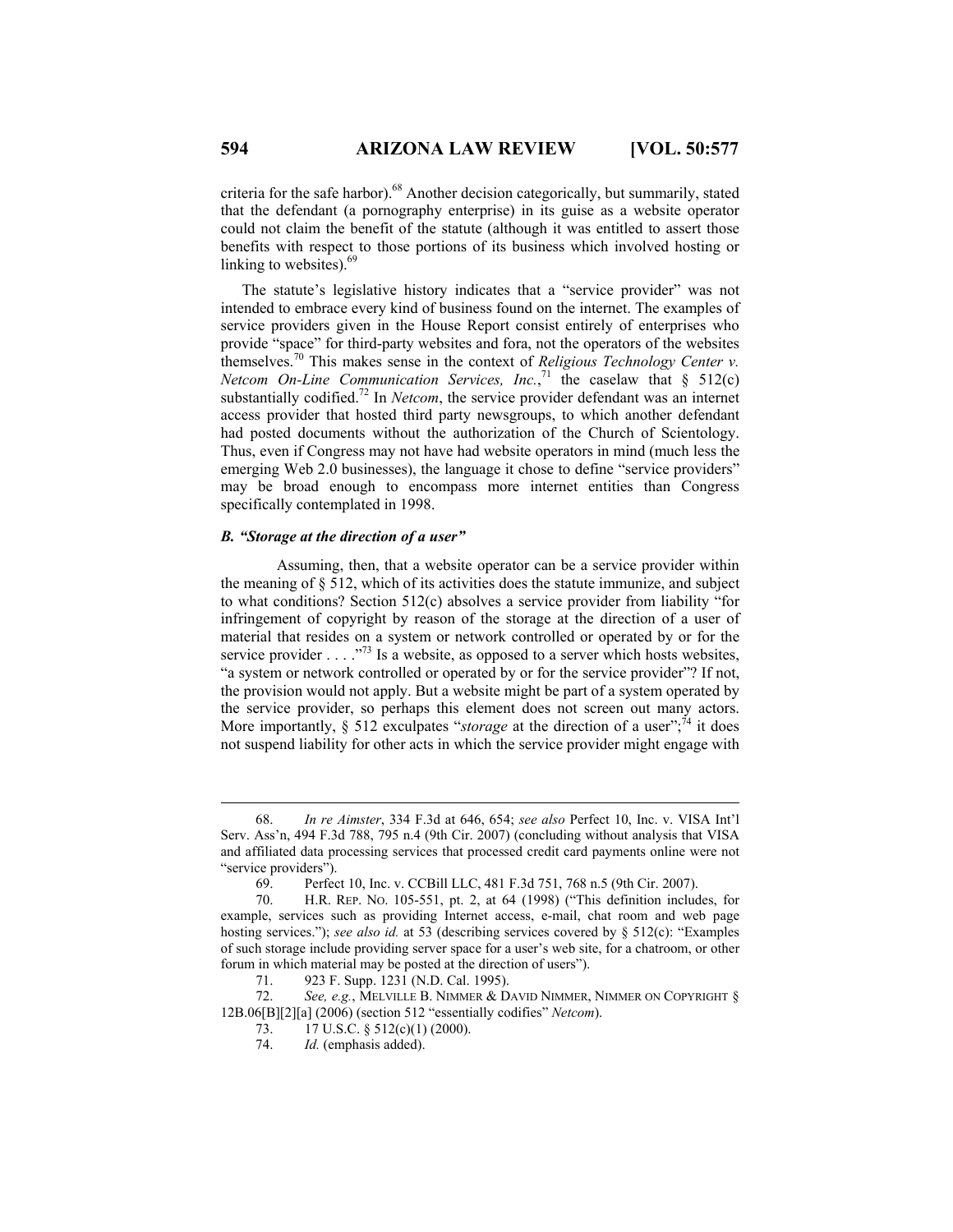respect to the user-posted content.75 Additional acts, such as extracting portions of the posted content for separate performance or display, transferring the posted content to user-selected websites, or setting up "sharing" networks for the posted content,<sup>76</sup> may fall outside the scope of mere "storage." The Ninth Circuit in *Perfect 10 v. CCBill* came to a similar conclusion regarding § 512(d)'s safe harbor for search engines:

> Even if the hyperlink provided by CCBill could be viewed as an "information location tool," the majority of CCBill's functions would remain outside of the safe harbor of Section 512(d). Section 512(d) provides safe harbor only for "infringement of copyright *by reason of* the provider referring or linking users to an online location containing infringing material or infringing activity." (Emphasis added). Perfect 10 does not claim that CCBill infringed its copyrights by providing a hyperlink; rather, Perfect 10 alleges infringement through CCBill's performance of other business services for these websites. Even if CCBill's provision of a hyperlink is immune under § 512(n), CCBill does not receive blanket immunity for its other services.<sup>7</sup>

Let us assume, however, that an entrepreneur like culture-for-me.com is not contributing substantial value-added to the user-posted content, so that its liability would be based simply on its provision of a site from which users may upload and others may download content.78 This conduct comes squarely within the zone of the statutory exception. But the exception will not apply unless the entrepreneur meets the statutory conditions. A review of these conditions shows their common law ancestry: the criteria are very close to the elements of contributory and vicarious liability.79

 <sup>75.</sup> *Cf.* Costar Group Inc. v. Loopnet, Inc., 164 F. Supp. 2d 688 (D. Md. 2001) ("The legislative history indicates that [the actions protected by  $\S$  512(c) do] not include [the action of uploading] material 'that resides on the system or network operated by or for the service provider through its own acts or decisions and not at the direction of a user.'" (quoting H.R. REP. NO. 105-551, at 53 (1998)).

 <sup>76.</sup> *See, e.g.*, Complaint for Declaratory and Injunctive Relief and Damages ¶¶ 31–33, Viacom Int'l. Inc. v. YouTube, Inc., No. 1:07CV02103 (S.D.N.Y. Mar. 13, 2007), 2007 WL 775611.

 <sup>77. 481</sup> F.3d 751, 766 (9th Cir. 2007).

 <sup>78.</sup> In this respect, culture-for-me.com's operations differ significantly from those of user-generated content sites such as YouTube, whose level of intervention in the organization, presentation, and communication of the user-posted material has been contended to exceed mere "storage." *See* Complaint for Declaratory and Injunctive Relief and Damages, *supra* note 76; Defendants' Answer and Demand for Jury Trial, Viacom Int'l. Inc. v. YouTube, Inc., No. 1:07-CV-02103(LLS)(FM) (S.D.N.Y. Apr. 30, 2007), 2007 WL 1724620.

 <sup>79.</sup> *See, e.g.*, 2 GOLDSTEIN, *supra* note 8, § 8.3.2 ("The first of the three concurrent conditions for the safe harbor is patterned after the knowledge requirement for contributory infringement. . . . The second condition for this safe harbor effectively embodies the rules on vicarious liability . . . .").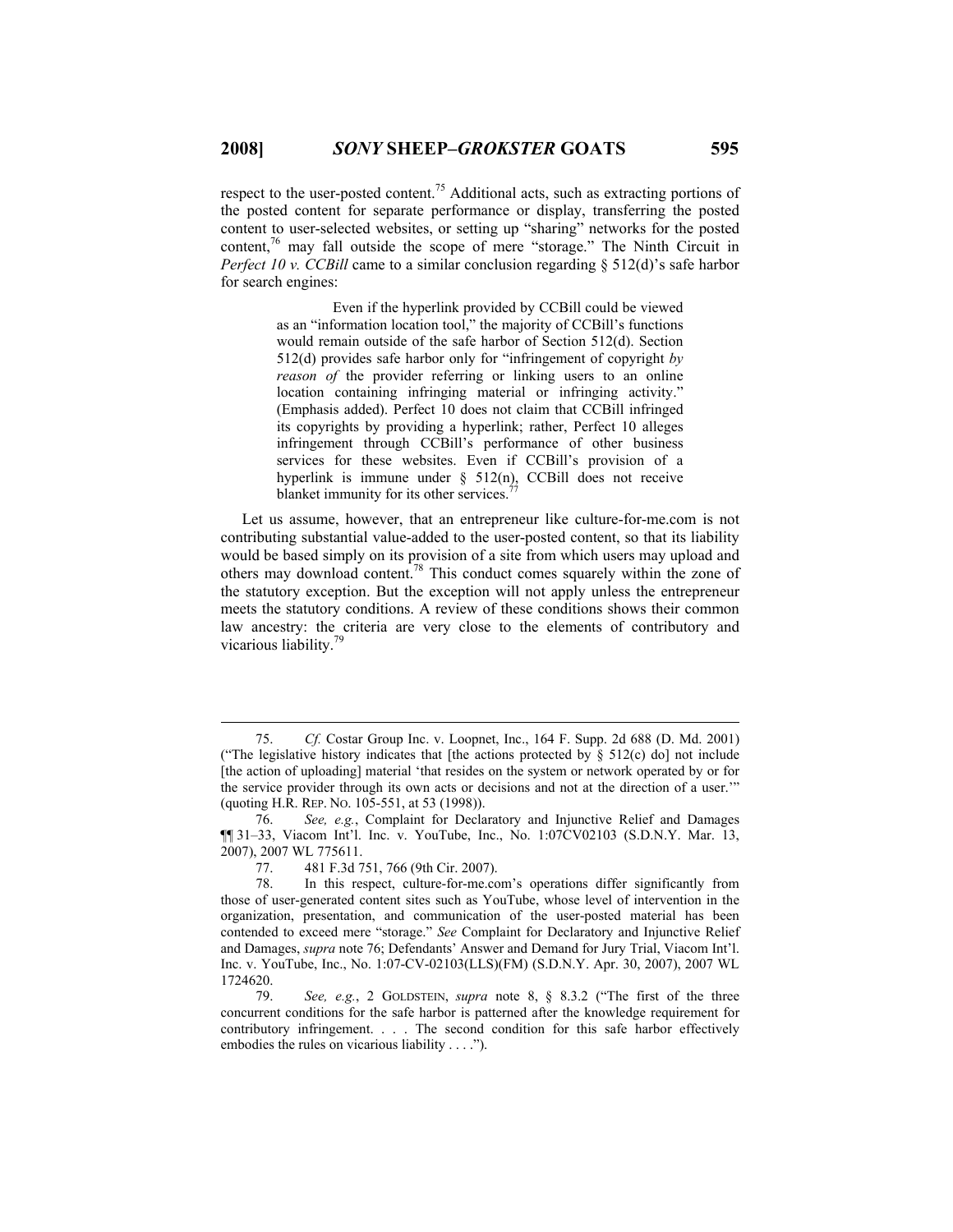#### *C. Statutory conditions for limitation on liability: knowledge or awareness*

First, while the service provider has no obligation to monitor the site,  $80$  it must neither have actual knowledge that the postings are infringing,<sup>81</sup> nor be "aware of facts or circumstances from which infringing activity is apparent."<sup>82</sup> Once the service provider becomes aware of apparent infringements, it must "act[] expeditiously to remove, or disable access to, the material."83 Such awareness triggers a proactive obligation to block access in order to qualify for the statutory immunity. What constitutes "apparent" infringing activity, then, is key to determining whether the safe harbor applies.

The scant caselaw interpreting the statutory "red flag"<sup>84</sup> standard at first suggests the flag may need to be an immense crimson banner before the service provider's obligation to intervene comes into play.

> Although efforts to pin down exactly what amounts to knowledge of blatant copyright infringement may be difficult, it requires, at a minimum, that a service provider who receives notice of a copyright violation be able to tell merely from looking at the user's activities, statements, or conduct that copyright infringement is occurring.<sup>85</sup>

Examples of conduct sufficiently blatant to warrant the service provider's vigilance might include abnormally and disproportionately high traffic to the area of the site where the alleged infringement is located, or the appearance of terms like "pirated" or "bootleg" in the name of the file.<sup>86</sup> But the context of the website might blur the meaning even of file names like "stolen." In *Perfect 10 v. CCBill*, the Ninth Circuit declined to find that the titles of pornographic websites that defendant hosted, "illegal.net" and "stolencelebritypics.com," should have alerted the defendant host server to the copyright-infringing nature of the websites' content.87 The court observed:

 86. Recording Indus. Ass'n of Am., Inc. v. Verizon Internet Servs., Inc., 351 F.3d 1229, 1233 (D.C. Cir. 2003) (offering large volume of audio or audiovisual files); *In re* Aimster Copyright Litig., 334 F.3d 643 (7th Cir. 2003) (chat groups offering instructions on how to engage in illegal downloading); *Corbis*, 351 F. Supp. 2d at 1100 (citing Hendrickson v. eBay, 165 F. Supp. 2d 1082 (C.D. Cal. 2001)) (suspicious file names); *cf.* Screen Gems-Columbia Music, Inc. v. Mark-Fi Records, Inc., 256 F. Supp. 399, 404 (S.D.N.Y. 1966) (noting that suspiciously low price of records might have made it obvious to defendant that they were pirated).

87. *CCBill*, 481 F.3d at 763.

 <sup>80. 17</sup> U.S.C. § 512(m) (2000). Section 512(m) states that "[n]othing in this section shall be construed to condition the applicability of subsections (a) through (d) on-- (1) a service provider monitoring its service or affirmatively seeking facts indicating infringing activity, except to the extent consistent with a standard technical measure complying with the provisions of subsection (i) . . . ." *Id.*

<sup>81.</sup>  $\S 512(c)(1)(A)(i)$ .

<sup>82.</sup>  $§ 512(c)(1)(A)(ii)$ .

<sup>83.</sup>  $§ 512(c)(1)(A).$ 

 <sup>84.</sup> *See* Perfect 10, Inc. v. CCBill LLC, 481 F.3d 751, 763 (9th Cir. 2007).

 <sup>85.</sup> Corbis Corp. v. Amazon.com, Inc., 351 F. Supp. 2d 1090, 1104–05 (W.D. Wash. 2004).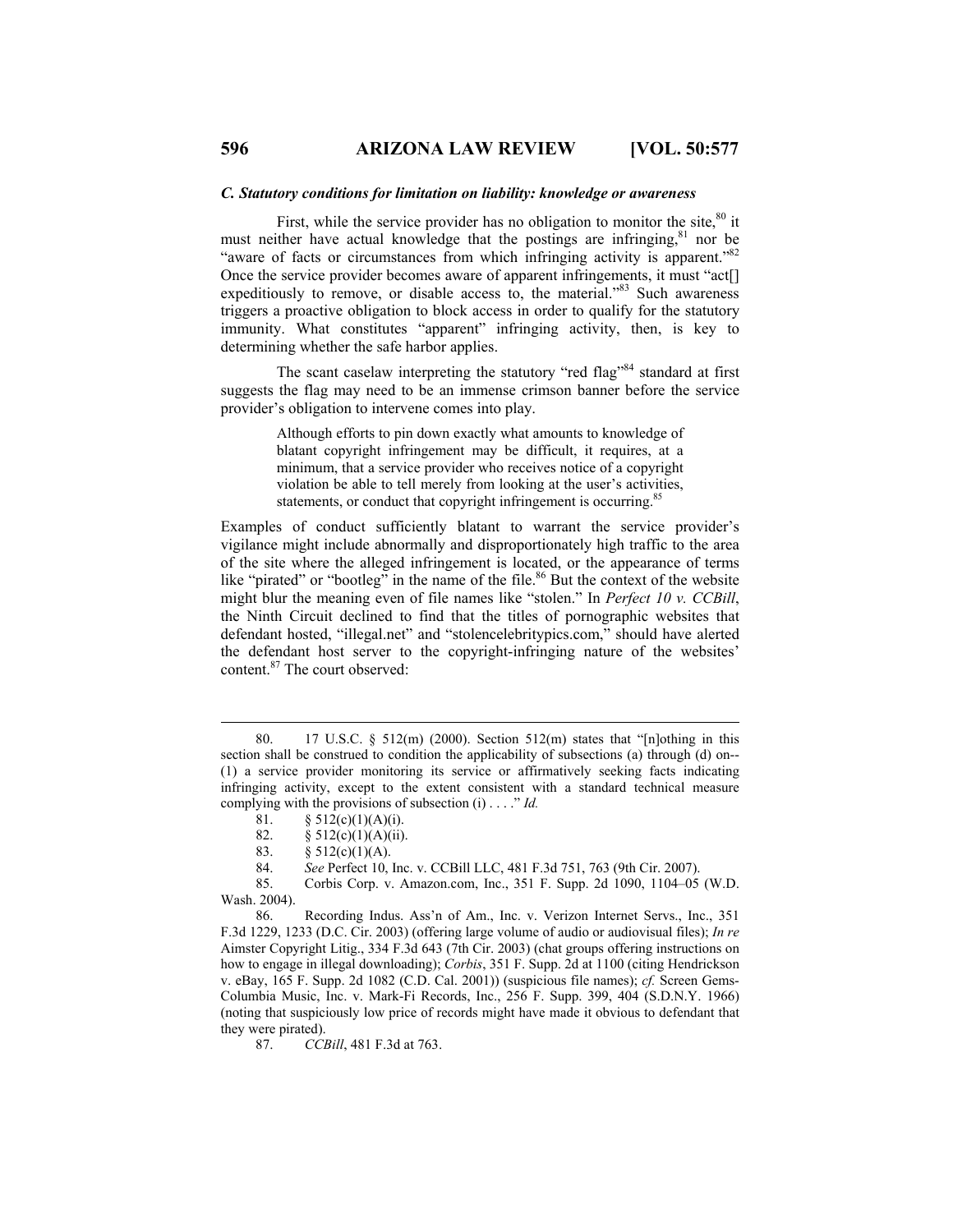When a website traffics in pictures that are titillating by nature, describing photographs as "illegal" or "stolen" may be an attempt to increase their salacious appeal, rather than an admission that the photographs are actually illegal or stolen. We do not place the burden of determining whether photographs are actually illegal on a service provider.<sup>88</sup>

On the other hand, if the file title includes the name of a motion picture, television program, or sound recording of which the person or entity posting the content is obviously not the copyright owner, this may be sufficient to raise a red flag.<sup>89</sup>

Of course, not every file name's incorporation of a film's title inevitably infringes. Some files may in fact be parodies of, or other kinds of pastiche or commentary on, the copyrighted work, and therefore could well be fair use. The question is whether the presence of the title should trigger an obligation on the part of the service provider to take a look. Any such obligation might be reinforced if the titles were the subject of repeated  $\S$  512(c) "take down" notices sent by the rights holders. In those circumstances, the film's title might make infringement "apparent," and minimal investigation on the service provider's part could indicate whether in a particular case, appearances deceive.<sup>90</sup> In addition, if the film's title

 90. Repeated take down notices are likely to result from an automated search of the website (or of the internet as a whole): the search "bot" identifies a file bearing or including the name of the copyrighted work, and automatically generates a take-down notice sent to the host service provider. *See generally* Public Knowledge, Transcript of Verizon—RIAA Subpoena Discussion at National Press Club, Verizon—RIAA Subpoena Discussion at National Press Club, http://www.publicknowledge.org/node/730 (last visited March 20, 2008). Mechanisms of this sort may reduce some of the enforcement costs that the  $\S$  512(c) regime imposes on copyright owners, although it is not clear that individual authors and small independent producers have the means to avail themselves of these automated resources. *See* 17 U.S.C. § 512(c) (2000). The clearance burden that § 512 displaces to copyright owners thus would fall disproportionately on those least equipped to assume the greater enforcement costs. *See id.* § 512. Automated take-down notices, however, may be problematic if they are triggered by nothing more than a file name correlation, for some notices may demand removal of postings which could be fair uses. The Electronic Frontier Foundation has initiated actions under § 512(f) alleging that such notices constitute actionable misrepresentations. *See, e.g.*, Complaint, Doe v. Geller, 533 F. Supp. 2d 996 (N.D. Cal. 2008) (No. C072478BZ), 2007 WL 1906424 (complaint for violation of DMCA).

 Section 512 requires a showing that the sender "knowingly materially misrepresents under this section (1) that the material or activity is infringing."  $\S$  512(f). One may query whether an automated search-and-notify system can give rise to a "knowing"

 <sup>88.</sup> *Id.*

 <sup>89.</sup> *Cf. Corbis*, 351 F. Supp. 2d at 1105 ("Without some evidence from the site raising a red flag, Amazon would not know enough about the photograph, the copyright owner, or the user to make a determination that the vendor was engaging in blatant copyright infringement."); Flach Film et autres / Google France, Google Inc., Tribunal de grande instance [T.G.I.] [ordinary court of original jurisdiction] Paris, 8e ch., Feb. 20, 2008, *available at* http://www.legalis.net/jurisprudence-decision.php3?id\_article=2223 (discussed *infra* Part III) (holding one notice from the copyright owner suffices to shift burden of vigilance to the host website); Zadig Productions et autres / Google Inc, Afa, Tribunal de grande instance [T.G.I.] [ordinary court of original jurisdiction] Paris, 3e ch., 2e sec., Oct. 19, 2007, *available at* http://www.legalis.net/jurisprudence-decision.php3?id\_article=2072 (same) (discussed *infra* Part III).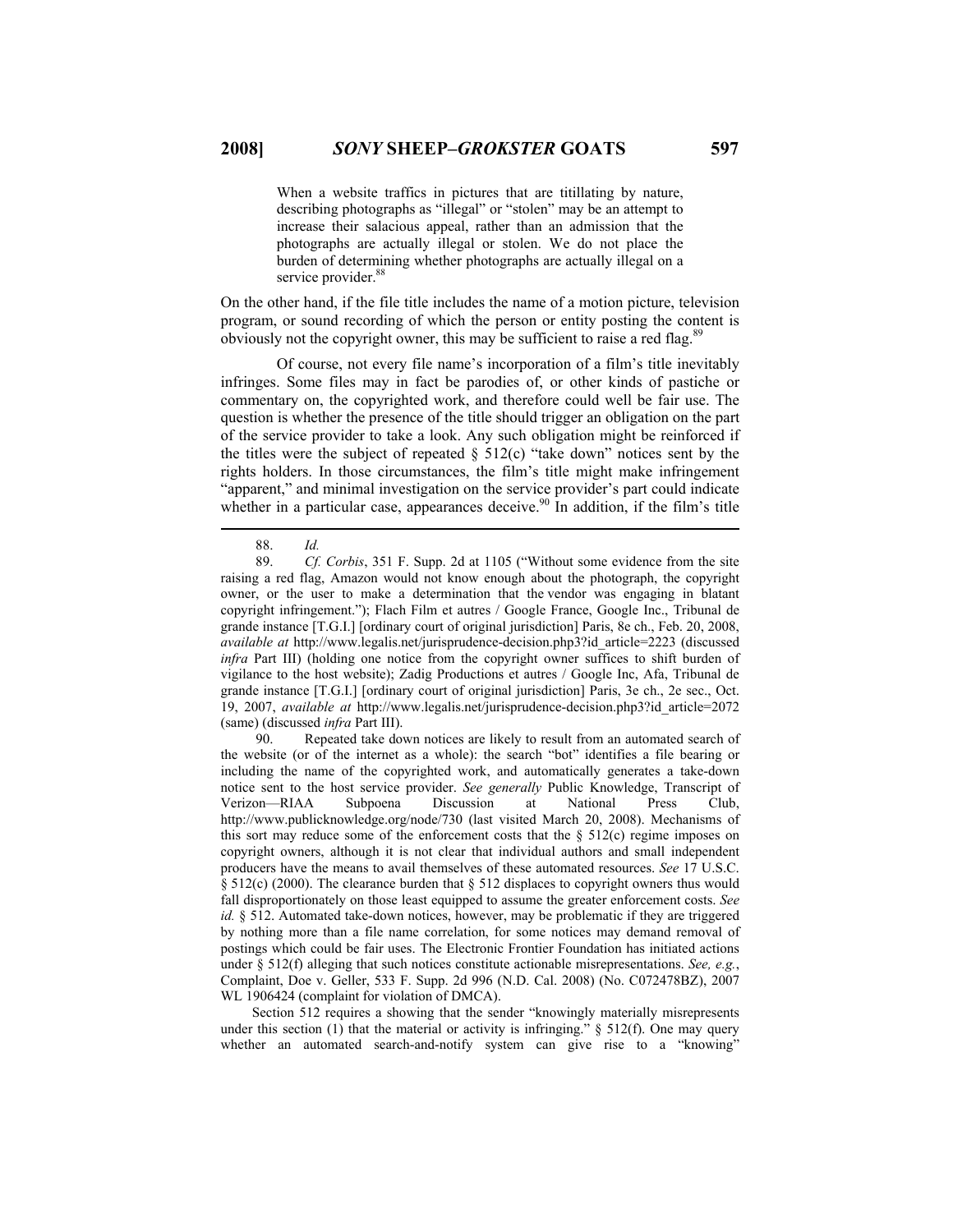correlates to the subscriber information or IP address of an uploader who previously posted infringing files, $91$  the combination of claimed content and suspect source should deepen the red flag's hue. *CCBill* notwithstanding, "apparent" does not mean "in fact illegal," nor does it mean "conclusively exists." Such an interpretation would allow the service provider to "turn a blind eye" to infringements because the provider could claim that the possibility that some files might be fair use means that infringement can never be "apparent" as to any file.<sup>92</sup> By the same token,  $\S$  512(m)'s dispensation of service providers from "affirmatively seeking facts indicating infringing activity," should not entitle the service provider to remain militantly ignorant.

## *D. Statutory conditions for limitation on liability: direct financial benefit*

Second, the service provider must not "receive a financial benefit directly attributable to the infringing activity, in a case in which the service provider has the right and ability to control such activity."93 This standard adopts the common law test for vicarious liability enunciated in copyright cases involving both traditional<sup>94</sup> and digital infringement.<sup>95</sup> As applied to culture-for-me.com, the analysis would focus on how "direct" the benefit of storing user-posted infringing

 92. *Cf.* Perfect 10, Inc. v. Cybernet Ventures, Inc., 213 F. Supp. 2d 1146, 1177 (C.D. Cal. 2002). In *Cybernet*, the district court stated that

> [t]he Court does not read section 512 to endorse business practices that would encourage content providers to turn a blind eye to the *source* of massive copyright infringement while continuing to knowingly profit, indirectly or not, from every single one of these same sources until a court orders the provider to terminate each individual account.

*Id.* 

 $\overline{a}$ 

 94. *See, e.g.*, Fonovisa, Inc. v. Cherry Auction, Inc., 76 F.3d 259, 262 (9th Cir. 1996) (liability of landlord of flea market at which vendors sold pirated sound recordings).

 95. *See, e.g.*, Perfect 10, Inc. v. CCBill LLC, 481 F.3d 751, 766–67 (9th Cir. 2007) (common law standards and  $\S 512(c)(1)(B)$  standards are the same); A&M Records v. Napster, Inc., 239 F.3d 1004, 1022–23 (9th Cir. 2001); Costar Group Inc. v. Loopnet, Inc., 164 F. Supp. 2d 688, 704 (D. Md. 2001), *aff'd* 373 F.3d 544 (4th Cir. 2004) ("Basically, the DMCA provides no safe harbor for vicarious infringement because it codifies both elements of vicarious liability."). But some courts have applied one of the elements of the common law standard for vicarious liability more narrowly in the context of § 512(c)(1)(B). *See infra* notes 104–106 and accompanying text.

misrepresentation, though perhaps one who uses such a system "turns a blind eye" to the possibility that some of the postings might be fair use, but this contention's apparent symmetry with the standard for contributory infringement seems rather strained.

 <sup>91.</sup> Section 512(i) requires that service provider adopt and implement a policy for terminating subscribers who are "repeat infringers," but it does not so far appear that the prospect of cutting users' access to the websites to which they post infringing content offers a meaningful remedy, perhaps because terminated subscribers can re-subscribe under other names or identifying information, and/or because the statutory standard is unclear: for example, must the repeat infringements have been adjudicated? *See* Ronald J. Mann & Seth R. Belzley, *The Promise of Internet Intermediary Liability*, 47 WM. & MARY L. REV. 239, 301 (2005) (raising these points with respect to an analogous provision in § 512(a) regarding access providers).

<sup>93. § 512(</sup>c)(1)(B).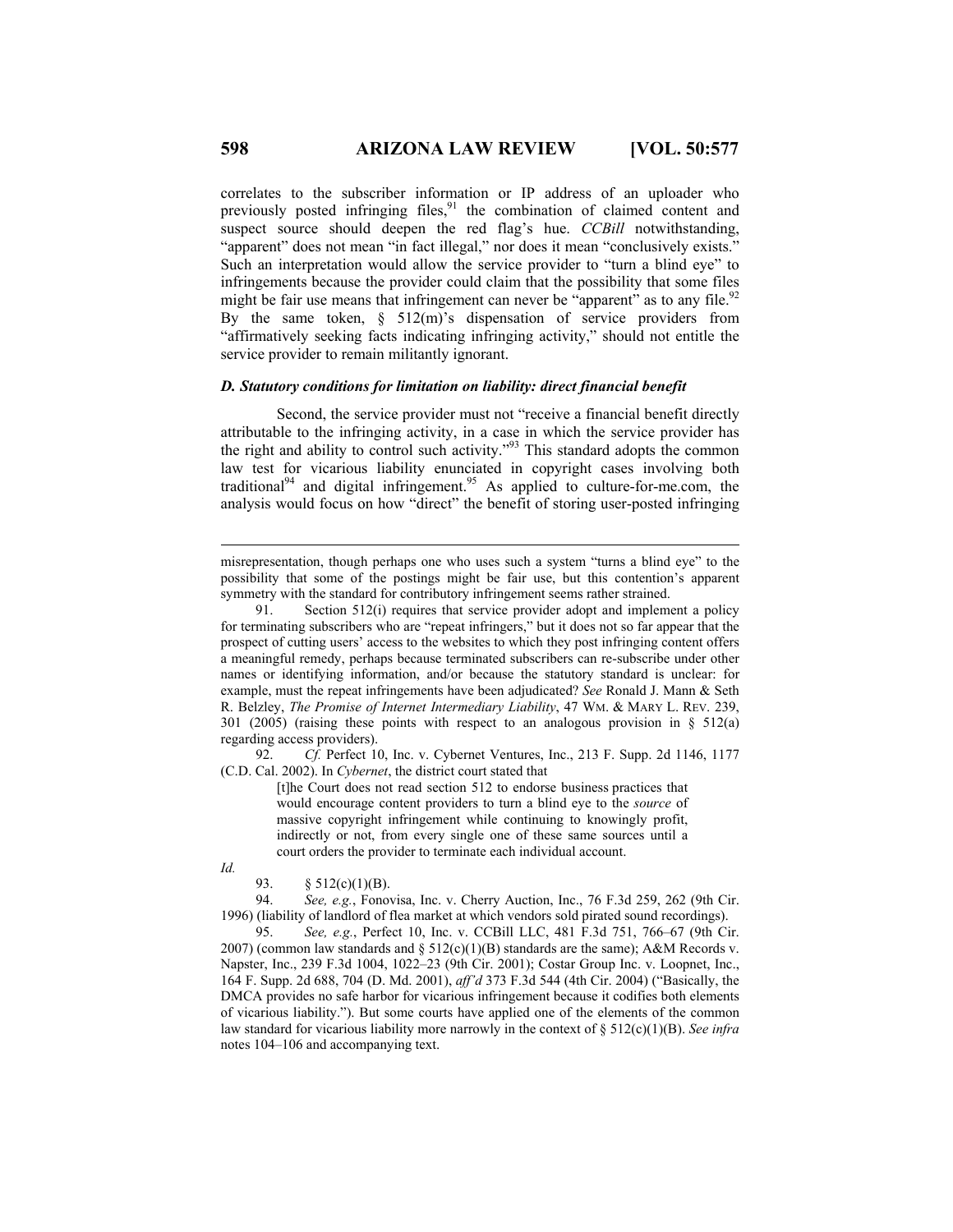content must be to disqualify the website operator, and on the level of control the website operator can exercise over the users who post material to the site.

With respect to the nexus between the infringement and the benefit to the website, if the website accepted advertising targeted to the infringing content, the benefit would surely be "direct." Assume, however, that the relationship between infringement and the benefit is more attenuated. For example, the website accepts advertising; the rates charged are a function of the popularity of the material alongside which the ads appear. Or, the website accepts advertising, but the advertisements appear randomly; the rates are the same whatever the content in connection with which the ads appear. The overall popularity of the website will, however, influence the amount of money the website operator can charge for ads. If it is true that free (unauthorized) copyrighted content is a "draw,"<sup>96</sup> then making ad rates turn on the popularity of portions of the website may foster too close a relationship between the infringements and the financial benefit.

By contrast, in the second scenario the financial benefit may be too attenuated; $97$  it might be necessary to show that the presence of free unauthorized content makes the site as a whole more attractive than it would be without that content. Put another way, the copyright owner may need to show that the free unauthorized content is in fact "drawing" users to the site.<sup>98</sup> Such a showing may imply a significant volume of infringing material,<sup>99</sup> although one court has declared that what matters "is a causal relationship between the infringing activity

 97. *Cf.* Aitken, Hazen, Hoffman, Miller, P.C. v. Empire Constr. Co., 542 F. Supp. 252, 262 (D. Neb. 1982) (building company built building based on plaintiff's architectural works without permission, but lumber company and engineer employed by building company who received fixed fees for constructing building held not vicariously liable).

 <sup>96.</sup> *See, e.g.*, *Fonovisa*, 76 F.3d at 263 (reversing the district court's decision to dismiss plaintiff's vicarious copyright infringement claim where defendant flea market operator received admissions fees, concession stand sales, and parking fees that were tied to number of people at flea market); UMG Recordings, Inc. v. Sinnott, 300 F. Supp. 2d 993, 1002–03 (E.D. Cal. 2004) (finding defendant received a benefit from increased revenue at concession stands and on-site go-kart track); Arista Records, Inc. v. MP3Board, Inc., No. 00 Civ. 4660 (SHS), 2002 WL 1997918, at \*11 (S.D.N.Y. Aug. 29, 2002) ("direct financial interest" prong satisfied when infringing works acted as draw and defendant received substantial amount of advertising tied to number of users).

 <sup>98.</sup> *See Costar Group*, 164 F. Supp. 2d at 704–05 (stating that an *in*direct benefit that infringements may provide to a website "does not fit within the plain language of the statute").

 <sup>99.</sup> *Compare* Polygram Int'l Publ'g v. Nevada/TIG, Inc., 855 F. Supp. 1314, 1333 (D. Mass. 1994) (stating that "[t]he crucial question for establishing the benefit prong of the test for vicarious liability is not the exact amount of the benefit, but only whether the defendant derived a benefit from the infringement that was substantial enough to be considered significant" and finding that the benefit was significant even though only four of two thousand exhibitors committed infringing acts), *with* Artists Music, Inc. v. Reed Publ'g (USA), Inc., Nos. 93 CIV. 3428(JFK), 73163, 1994 WL 191643, at \*6 (S.D.N.Y. May 19, 2004) ("This Court does not believe that alleged infringements by four of 134 exhibitors in any way affected gate receipts at the Show. Plaintiffs offer no evidence that so much as a single attendee came to the Show for sake of the music played by four out of 134 exhibitors.").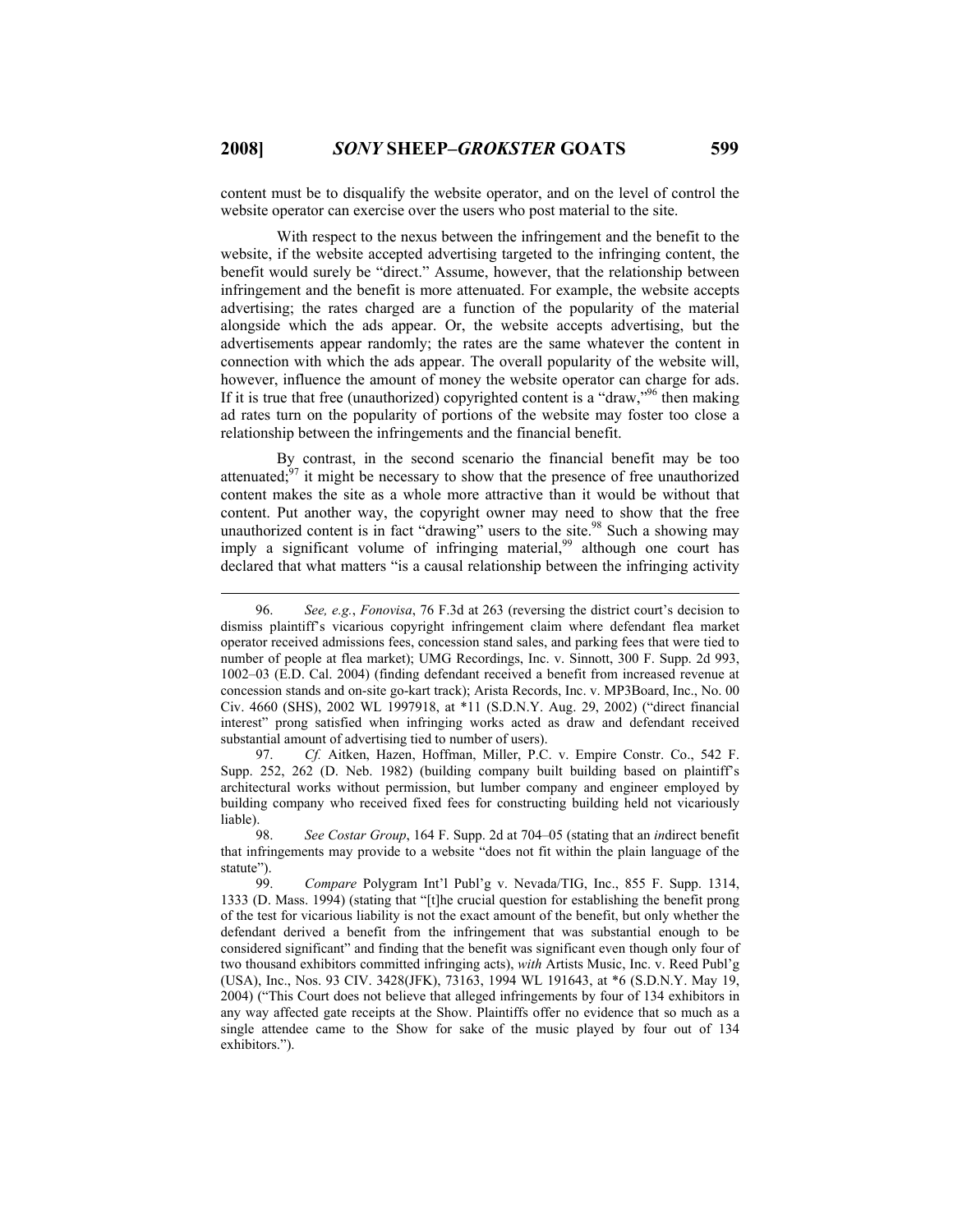and any financial benefit a defendant reaps, regardless of *how substantial* the benefit is in proportion to a defendant's overall profits."100 Comparisons of "before and after" visitor rates to websites formerly hosting infringing material can supply some indication of the effect of that material on a website's popularity,<sup>101</sup> but it may not be appropriate to generalize from one website to another.<sup>102</sup> The parties thus may be locked in a vicious circle: if proving causation requires a "before and after" showing with respect to the defendant website, but the "after" data cannot be acquired without ordering the website to filter out infringing material, then either the copyright owner in effect obtains the requested relief (compelling proactive steps on the part of the website) before it has made the required showing, or the relief is denied for lack of a showing which cannot be made without ordering the website to take the very action it resists.

## *E. Statutory conditions for limitation on liability: right and ability to control infringing activity*

Even if the "direct financial benefit" standard is met, the service provider will not be disqualified from the safe harbor unless it also had the "right and ability to control" the infringing activity. Some courts appear to interpret the control element differently depending on whether they are applying common law principles of vicarious liability, or the  $\S$  512(c) criteria. In the common law context, courts will rule that a defendant online service provider has the "right and ability to control" an infringing activity if it can block attempts to use its online service for infringing activities.<sup>103</sup> By contrast, some courts have found that the ability to block access to infringing uses of a website does not of itself mean that an online service provider has the "right and ability to control" for the purposes of

 <sup>100.</sup> Ellison v. Robertson, 357 F.3d 1072, 1079 (9th Cir. 2004).

<sup>101.</sup> *See* Brad Stone & Miguel Helft, *New Weapon in Web War Over Piracy*, N.Y. TIMES, Feb. 19, 2007, at C1 (explaining that when videosharing site "Guba" implemented filters to screen out infringing material, the site's popularity "took a huge hit").

<sup>102.</sup> Several services provide information regarding web sites' traffic over a period of time. *See, e.g.*, http://www.comscore.com (last visited Apr. 10, 2008); http://siteanalytics.compete.com (last visited Apr. 10, 2008). But it is unclear whether such data can help courts draw reliable conclusions about whether infringing works on a website acted as a draw. For example, Compete has a measure—"people count"—which purports to track how many people visit a website each day. Many of the filtering service Audible Magic's most notable clients did not report a drop in traffic (according to this ranking) after announcing a plan to implement its filtering technologies, although other entrepreneurs did experience loss of traffic to their sites. The lesson to draw from this information is unclear. Perhaps those websites who did not lose audience did not depend on infringing materials in the first place. Or perhaps the filtering technology has not been effective. Or, even if the technology works as intended, perhaps the websites that saw an increase in traffic might have seen an even greater increase had they not implemented the filtering technology. Attempts to draw conclusions by comparing sites that do filter with those that do not are not likely to be very probative because different levels of traffic may result from characteristics of the websites that have nothing to do with filtering.

<sup>103.</sup> *See, e.g.*, A&M Records, Inc. v. Napster, Inc., 239 F.3d 1004, 1023–24 (9th Cir. 2001); Religious Tech. Ctr. v. Netcom On-Line Comm. Servs., Inc., 907 F. Supp. 1361, 1375–76 (N.D. Cal. 1995).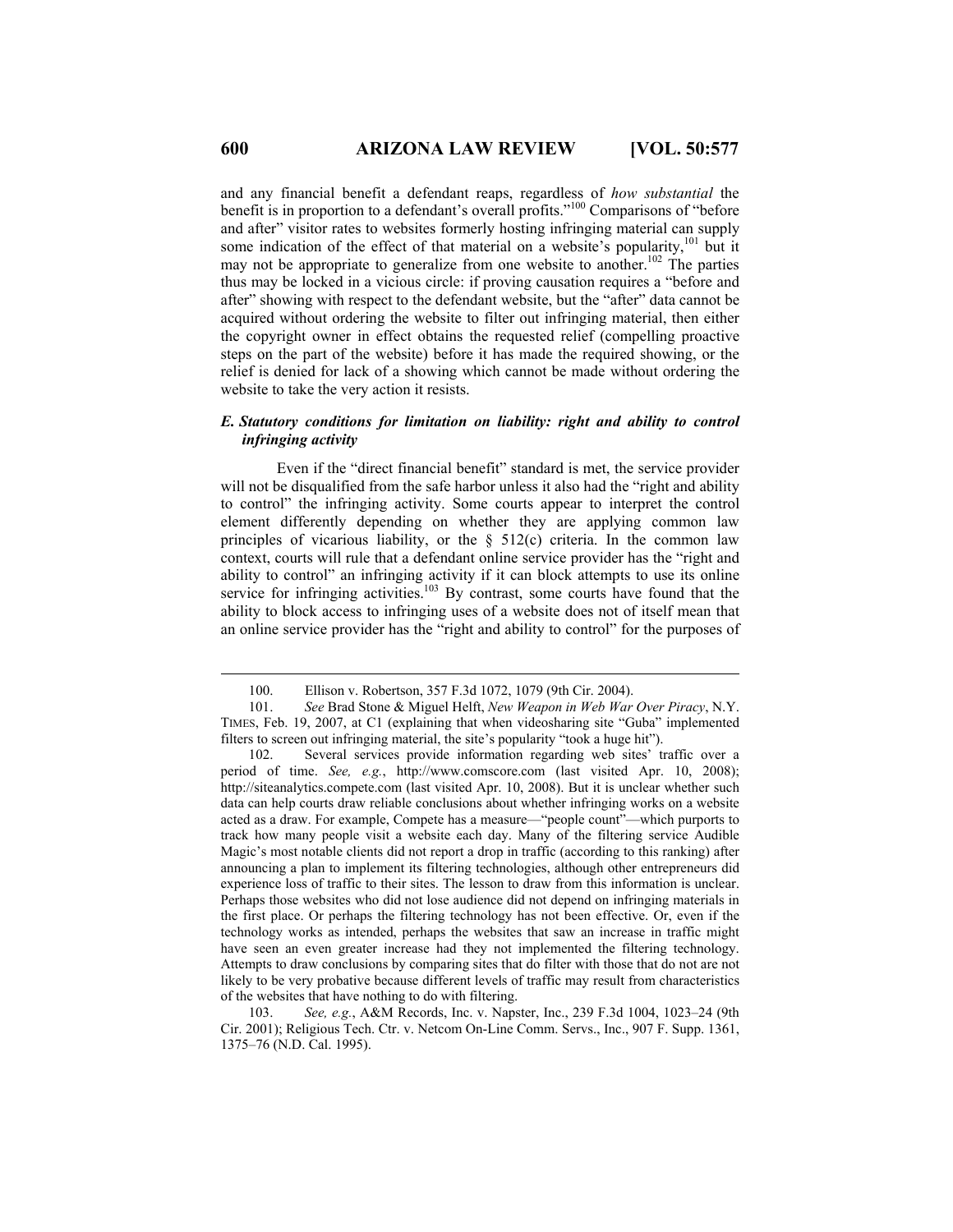$§$  512.<sup>104</sup> The rationale for this departure from the common law caselaw appears to derive from other aspects of  $\S$  512. Section 512(c)(1)(C) conditions qualification for the safe harbor on expeditious removal of the infringing content once the service provider is properly notified of its existence. To qualify for the statutory exemption, then, the service provider must have the ability to block access, at least once the material has been posted. But if the ability to block access also meets part of the standard for disqualification from the exemption, then the statute would be incoherent.<sup>105</sup>

Thus, in this view, "right and ability to control" under  $\S$  512(c)(1)(B) must mean something more than a subsequent ability to block access. Section  $512(c)(1)(B)$  already sets out an additional element: receipt of a direct financial benefit, so perhaps it is not necessary to devise what one might call a "common law plus" interpretation of "right and ability to control." Alternatively, "something more" might mean an ability to intervene before the infringing content is placed on the website.106 But this plus factor presents its own anomalies: if the service provider must be more closely implicated in the user's activities in order to have the requisite control, then this condition on the safe harbor would be redundant: the service provider would already be disqualified on the  $\S$  512(c)(1)(A) ground that the service thereby acquires forbidden knowledge of the user's activities, or on the § 512(c) threshold ground that the services it provides exceed the mere storage and communication of user-posted content.

Moreover, it is not clear why recognizing post-hoc ability to block access as satisfying the "right and ability to control" prong would in fact make the statute incoherent (or, at least, any more incoherent than it arguably already is). It seems clear that a  $\S 512(c)$  service provider cannot benefit from the safe harbor if it sets up a system that disables it from exercising any control over user postings: while absence of control would meet the  $\S$  512(c)(1)(B) criterion, the service provider would then fail to qualify under  $\S$  512(c)(1)(C) because it would not be able to block access to the infringing content. Thus, the inconsistencies of the statutory scheme are readily apparent when one considers that the level of control requisite to qualifying under (C) might also cause disqualification under (B), and that the inability to block access qualifies the service provide under (B), but disqualifies it under (C).

It appears, despite the complexities of § 512, that the statutory prerequisites for application of the safe harbor should sufficiently resemble the common law standards of secondary liability that the statute is not likely to herd

 <sup>104.</sup> *See, e.g.*, Hendrickson v. eBay, Inc., 165 F. Supp. 2d 1082, 1093–94 (C.D. Cal. 2001); Costar Group Inc. v. Loopnet, Inc., 164 F. Supp. 2d 688, 704–05 (D. Md. 2001). 105. *See Hendrickson*, 165 F. Supp. 2d at 1093–94; *Costar Group*, 164 F. Supp.

<sup>2</sup>d at 704 n.9.

<sup>106.</sup> *See* Tur v. YouTube, Inc., No. CV064436 FMC AJWX, 2007 WL 1893635, at \*3 (C.D. Cal. June 20, 2007) ("[T]he requirement [of 'something more'] presupposes some antecedent ability to limit or filter copyrighted material." (citations omitted)); Perfect 10, Inc. v. Cybernet Ventures, Inc., 213 F. Supp. 2d 1146, 1181–82 (C.D. Cal. 2002) ("Here Cybernet prescreens sites, gives them extensive advice, prohibits the proliferation of identical sites, and in the variety of ways mentioned earlier exhibits precisely this slightly difficult to define 'something more.'").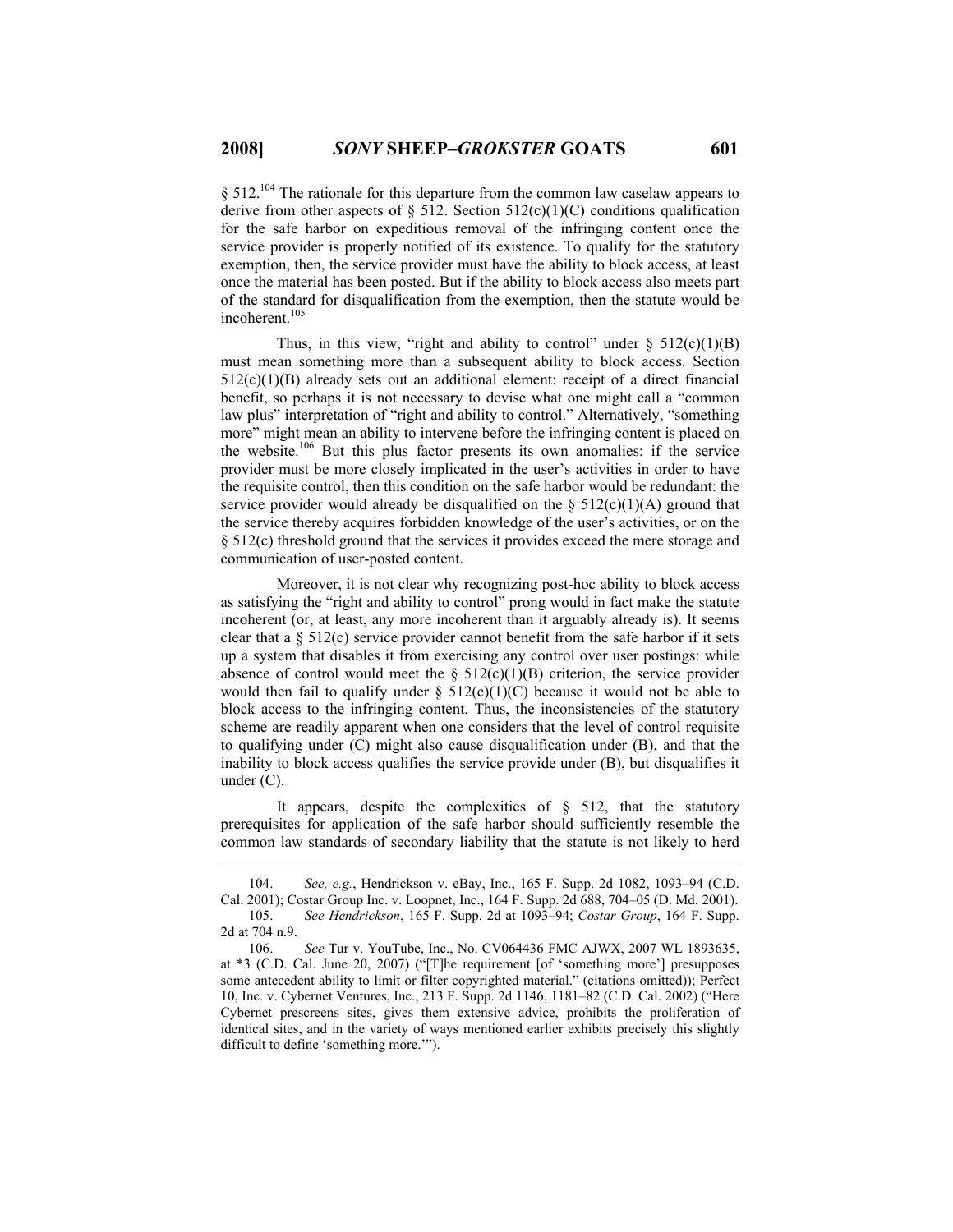*Grokster* goat-type businesses together with the *Sony* sheep. A website that is not economically viable without its users' infringements, or which significantly benefits from infringement, should not qualify for the safe harbor. Some undesirable mixing may occur among the ovine population, but on the whole, we can hope that internet business practices evolve along some combination of the lines proposed in the Principles for User Generated Content Sites and the Fair Use Principles for User Generated Video Content, or in the event of litigation, that U.S. courts apply the statute in a way that keeps each variety in its proper pen. To that end (and to belabor the agrarian metaphor), it is worth inquiring whether judicial construction of the similar criteria for internet service provider safe harbors set out in the European Union eCommerce Directive $107$  might offer analyses that could prove helpful to the shepherding.

# **III. A CONTINENTAL COMPARISON**

The European Union eCommerce Directive provides a framework heavily inspired by § 512 of the U.S. Copyright Act.<sup>108</sup> The Directive's implementation into national law in the E.U. member states, and those states' courts' interpretations of the Directives' norms may therefore provide U.S. courts and entrepreneurs with guidance regarding the standards for safe harbors. Moreover, the inherently multi-territorial character of internet businesses will subject many service providers to multiple national laws. As a result, even were similarly-stated statutory standards to receive divergent judicial applications in the U.S. and the E.U., a U.S. website from which E.U. users view or download unauthorized postings may be sued in the user's member state,<sup>109</sup> and will be subject to its laws.<sup>110</sup> Article 14 of the Directive allows member states to implement a noticeand-takedown regime for services "that consist[] of the storage of information provided by a recipient of the service," subject to conditions reminiscent of those contained in § 512(c), including absence of "aware[ness] of facts or circumstances from which the illegal activity or information is apparent."<sup>111</sup> Article 15 prohibits member states from "imposing a general obligation . . . to monitor the information which they . . . store, nor a general obligation actively to seek facts or

 <sup>107.</sup> Council Directive, *supra* note 55, at art. 14.

<sup>17</sup> U.S.C. § 512 (2000).

<sup>109.</sup> On judicial competence in the European Union, see Brussels Council Regulation on Jurisdiction and the Recognition and Enforcement of Judgments in Civil and Commercial Matters 44/2001, art. 5(3), 2001 O.J. (L 012), 1 (EC), *available at* http://eurlex.europa.eu/LexUriServ/LexUriServ.do?uri=celex:32001r0044:en:html (jurisdiction of courts in the "place where the harmful event occurred or may occur").

<sup>110.</sup> In the E.U., the law applicable to infringement of an intellectual property right is the "law of the country for which protection is claimed." Regulation of the European Parliament and of the Council of 11 July 2007 on the Law Applicable to Non-Contractual Obligations (Rome II) 864/2007, art. 8(1), 2007 O.J. (L 199/40) 40, 45 (EC), *available at* http://eur-lex.europa.eu/LexUriServ/site/en/oj/2007/l\_199/l\_19920070731en00400049.pdf; *see also id.* at recital 26 ("Regarding infringements of intellectual property rights, the universally acknowledged principle of the *lex loci protectionis* should be preserved. For the purposes of this Regulation, the term 'intellectual property rights' should be interpreted as meaning, for instance, copyright . . . .").

<sup>111.</sup> Council Directive, *supra* note 55, at art. 14(1)–(1)(a).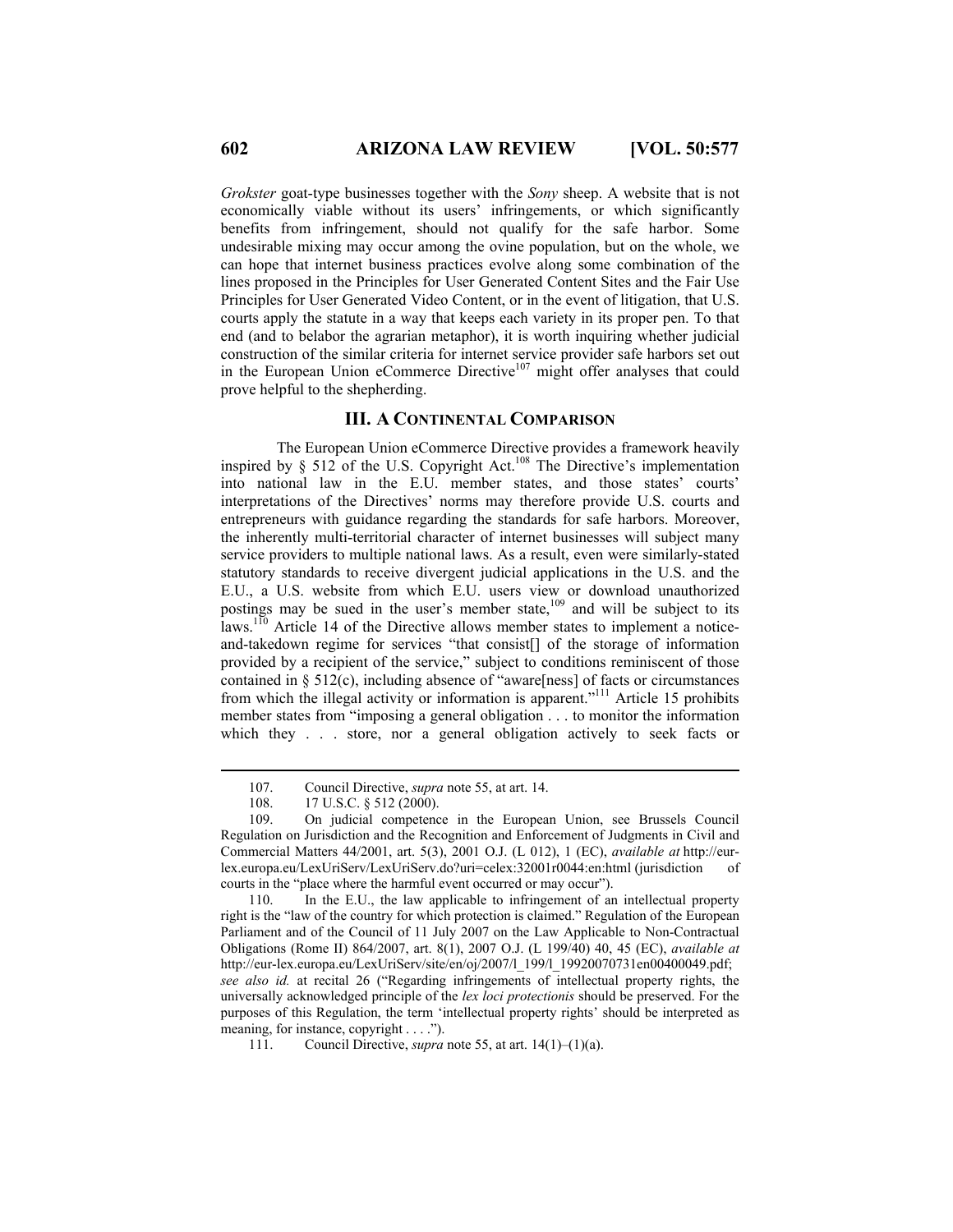circumstances indicating illegal activity."112 The Recitals provide additional context to this prohibition. Recital 47 states: "Member States are prevented from imposing a monitoring obligation on service providers only with respect to obligations of a general nature; this does not concern monitoring obligations in a specific case  $\ldots$ ...<sup>113</sup> Recital 48 further specifies:

> This Directive does not affect the possibility for Member States of requiring service providers, who host information provided by recipients of their service, to apply duties of care, which can reasonably be expected from them and which are specified by national law, in order to detect and prevent certain types of illegal activities."<sup>11</sup>

Pre-posting filtering may therefore come within the duty of care that member States may impose on host services.

Four recent French decisions concerning user-generated websites, one the French version of MySpace,<sup>115</sup> another the "Daily Motion" site<sup>116</sup> (sometimes referred to as "the French YouTube"), and the other two, the Google Video site,<sup>117</sup> have resulted in monetary and preliminary and permanent injunctive relief based on the liability of the social networking website operator. In all four cases, the website operators unsuccessfully invoked statutory provisions limiting the liability of internet service providers who "stock information furnished by a recipient of the service."<sup>118</sup> French law implementing the eCommerce Directive, like its U.S. counterpart, limits the liability of qualifying service providers if the service providers respond to copyright-owner notices to take down infringing content, or, if the infringing character is "apparent," to intervene of their own accord to block access to it. The first-level court in *MySpace* inferred from this definition that only service providers who limit their activities to simply storing and communicating the user-posted material benefit from the exemption; further participation in the

116. Christian C., Nord Ouest Production / Dailymotion, UGC Images, Tribunal de grande instance [T.G.I.] [ordinary court of original jurisdiction] Paris, 3e ch., 2e sec., July 13, 2007, *available at* http://www.legalis.net/breves-article.php3?id\_article=1977 (entering preliminary injunction).

117. Flach Film et autres / Google France, Google Inc., Tribunal de grande instance [T.G.I.] [ordinary court of original jurisdiction] Paris, 8e ch., Feb. 20, 2008, *available at* http://www.legalis.net/jurisprudence-decision.php3?id\_article=2223; Zadig Productions et autres / Google Inc, Afa, Tribunal de grande instance [T.G.I.] [ordinary court of original jurisdiction] Paris, 3e ch., 2e sec., Oct. 19, 2007, *available at* http://www.legalis.net/jurisprudence-decision.php3?id\_article=2072.

118. *See* Law No. 2004-575 of June 21, 2004 on Confidence in the Digital Economy (1), Journal Officiel de la République Française [J.O.] [Official Gazette of France], June 22, 2004, art.  $6(I)(2)$  (transposing art. 14(1) of the European Directive on electronic commerce of June 8, 2000).

 <sup>112.</sup> *Id.* art. 15(1).

<sup>113.</sup> *Id.* recital 47.

<sup>114.</sup> *Id.* recital 48.

<sup>115.</sup> Jean Yves L. dit Lafesse / Myspace, Tribunal de grande instance [T.G.I.] [ordinary court of original jurisdiction] Paris, Ordonnance de référé, June 22, 2007, available at http://www.legalis.net/jurisprudence-decision.php3?id\_article=1965 (entering preliminary injunction).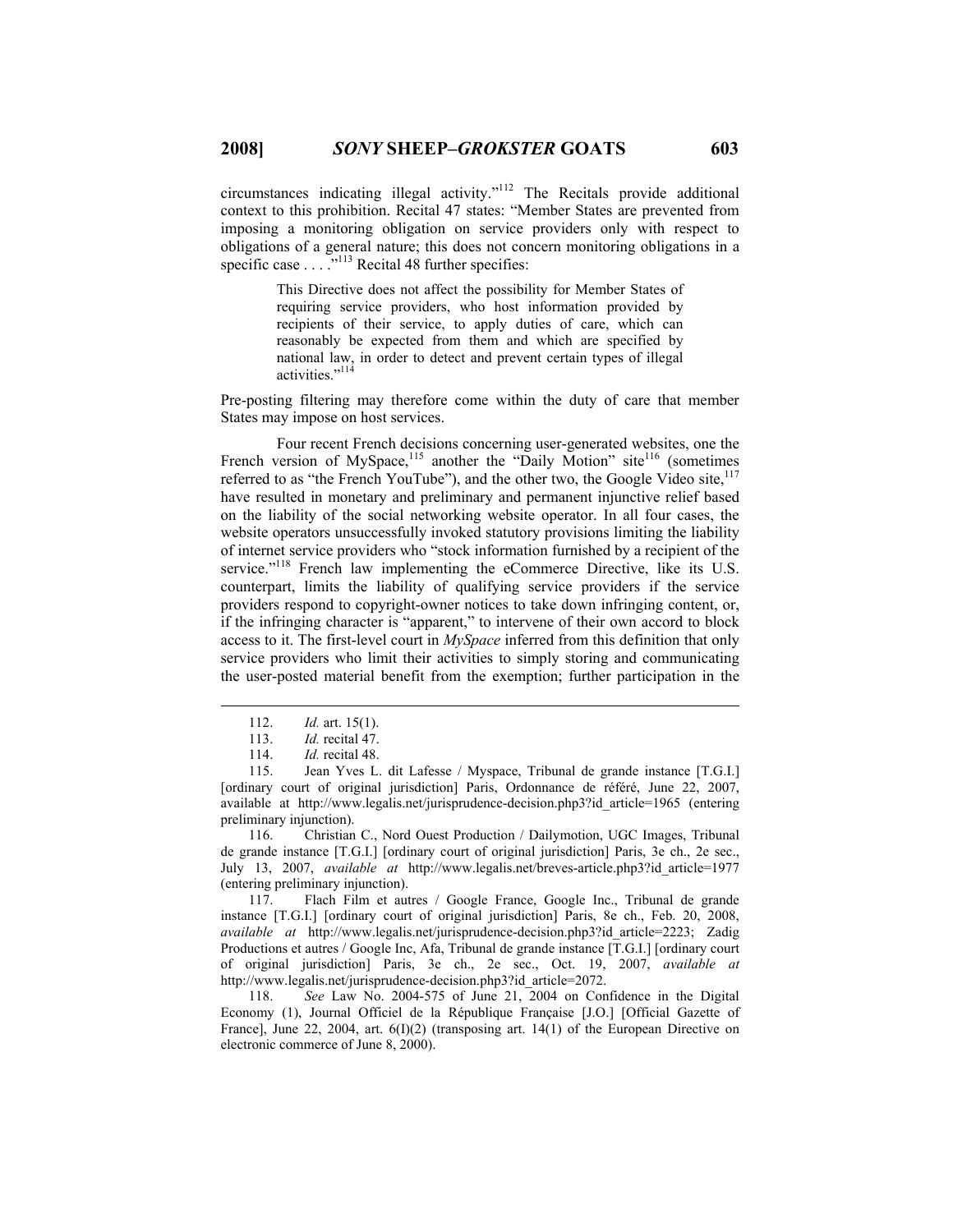presentation or organization of the material casts the service provider in the role of a "publisher" and therefore disqualifies the service provider from the liability limitation. The court ruled that MySpace's organization of its website to assist users in presenting the posted content, and its presentation of profit-generating advertisements linked to the user pages exceeded the modest service provider role prescribed by the statutory exemption. Rather, these activities converted MySpace into a publisher, with attendant liabilities for copyright infringement.<sup>119</sup>

The *MySpace* court followed the host service provider/publisher distinction implemented by the Paris Court of Appeals in a case brought by the publisher of the Lucky Luke and Blake & Mortimer comic books against the French service provider Tiscali.<sup>120</sup> One of Tiscali's subscribers operated a webpage offering downloads of full copies of the comic books from its webpage. Tiscali asserted the statutory immunity, but the appeals court, reversing the lower court, held that Tiscali should be deemed a "publisher," rather than a mere service provider, because Tiscali's "involvement did not limit itself to simply providing technical [storage and communication] services once it proposed to create internet users' webpages . . . . Tiscali must be deemed to be a publisher . . . because it offers advertisers the opportunity to place paid advertising space directly on subscribers' webpages."<sup>12</sup>

The *Daily Motion* court awarded a preliminary injunction against the operator of a user-generated content site, but not on the ground that the service provider should be deemed a "publisher" whose involvement in presenting the user-generated content exceeded mere storage of user-generated material. The court stated that coordinating the placement of advertisements next to user-posted material did not justify the "publisher" characterization, because the "essence of the publisher's role is personally to initiate the dissemination" of the content.<sup>122</sup> According to the court, personal intervention at the origin of the communication of the content justifies the publisher's liability. The court nonetheless held that Daily Motion did not qualify for the statutory exemption because the infringing character of the user postings should have been apparent:

> It cannot seriously be claimed that the purpose of the architecture and technical means put into place by Daily Motion served only to permit anyone and everyone to share his amateur videos with his friends or with the community of web users, when these means aimed to demonstrate the capacity to offer to the user community access to all kinds of videos without distinction [between amateur and proprietary content], while all the time leaving it up to users to

 <sup>119.</sup> Jean Yves L. dit Lafesse / Myspace, Tribunal de grande instance [T.G.I.] [ordinary court of original jurisdiction] Paris, Ordonnance de référé, June 22, 2007.

<sup>120.</sup> *See* Tiscali Media / Dargaud Lombard, Lucky Comics, Cour d'appel [CA] [regional court of appeal] Paris, 4e ch., June 7, 2006, *available at* http://www.legalis.net/ jurisprudence-decision.php3?id\_article=1638.

<sup>121.</sup> *Id.*

<sup>122.</sup> Christian C., Nord Ouest Production / Dailymotion, UGC Images, Tribunal de grande instance [T.G.I.] [ordinary court of original jurisdiction] Paris, 3e ch., 2e sec., July 13, 2007, *available at* http://www.legalis.net/breves-article.php3?id\_article=1977 (entering preliminary injunction).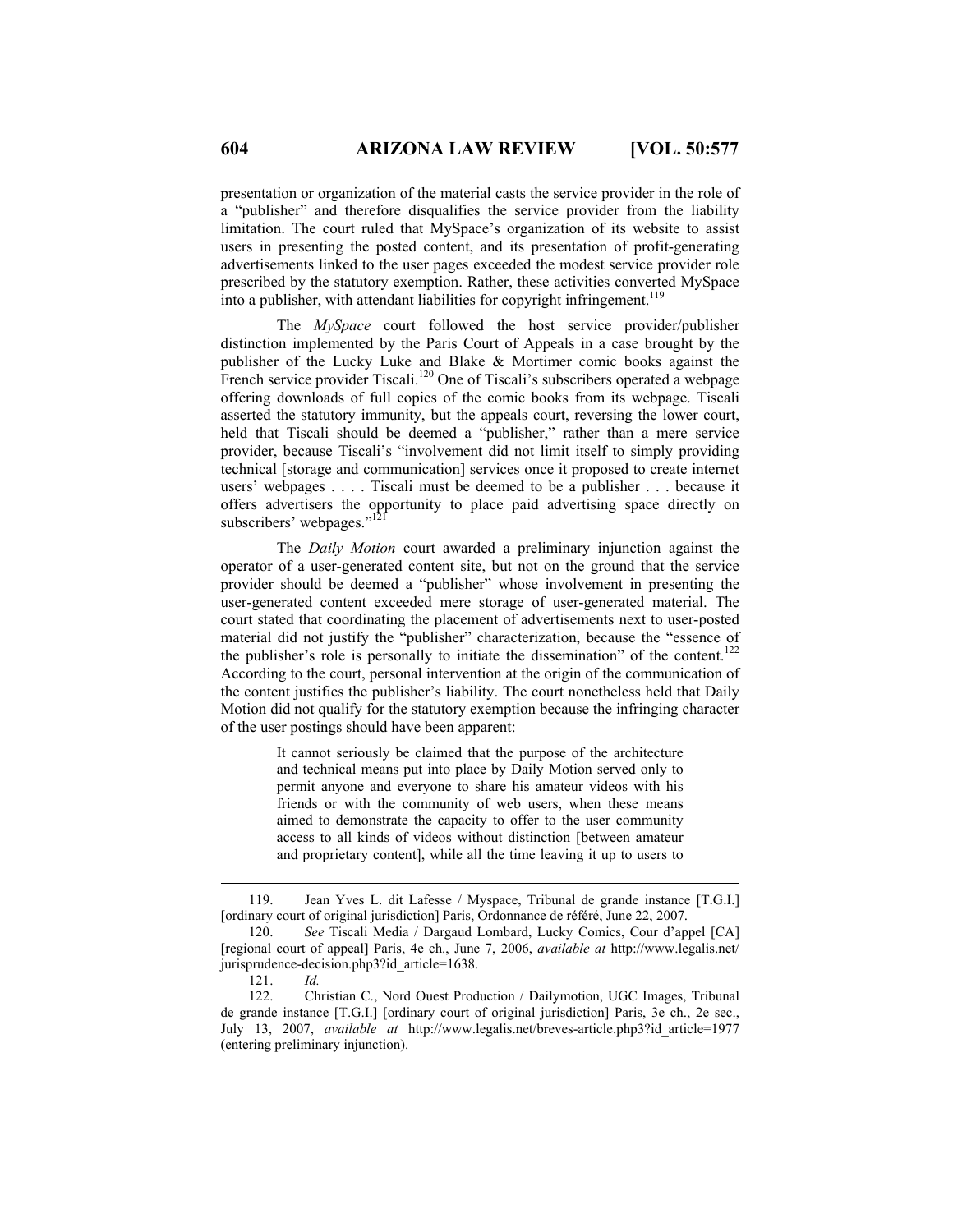fill up the site under such conditions that it was evident that users would do so with copyrighted works, that, as the plaintiffs correctly point out, the success of the business necessarily supposes the dissemination of works known to the public, for only these are of a nature to increase the audience and correspondingly to ensure advertising revenues . . . . Daily Motion must be deemed to have been aware at the very least of facts and circumstances that would lead one to believe that illicit videos are being posted, that it therefore falls to Daily Motion to take responsibility, without passing the fault solely onto the users, once the company has deliberately furnished the users the means to commit the wrongful act.

 Although the law does not impose on service providers a general obligation to ascertain infringing activities, this limitation does not apply when those activities are generated or induced by the service provider. $12$ 

This decision goes much further than its predecessors, for it seems to create an "inducement" exception to the statutory safe harbor. The court perceives that the economy of the website depends on the availability of copyrighted works; these draw the audience that in turn attracts the advertisers. Although the site did not explicitly solicit postings of infringing material, the court found it implausible that a site containing only amateur-generated content could be economically viable. Thus even if Daily Motion built a facially neutral site, it should have anticipated (if it did not in fact intend) that those who would come to the site would be seeking copyrighted works, and that other visitors to the site would oblige that demand. In this context, the presence of illicit content would be "apparent," and the service provider would not have met the statutory precondition that it "not effectively have knowledge of the unlawful character [of the stored content] or of facts and circumstances making the illicit character apparent."<sup>124</sup>

This approach to determining what makes infringement "apparent" is much bolder than the kinds of "red flags" advanced to rebut the application of  $\delta$  $512(c)$  of the U.S. Copyright Act;<sup>125</sup> those arguments tend to be more "retail" in focusing on the file name or the level of traffic to the website location. The *Daily Motion* court's analysis, concentrating on the "architecture" of the website, offers a "wholesale" perspective, and one which, while perhaps consistent with economic reality, is a rather aggressive reading of the statutory knowledge standard. Under the court's approach, if the "architecture" can be expected to attract infringements, the service provider incurs a proactive obligation to prevent infringement; it may not sit back and wait to be notified by the copyright owners. The service provider's ability to anticipate infringement in general (if you build the site, infringers will

125. 17 U.S.C. § 512 (2000).

 <sup>123.</sup> *Id.*

<sup>124.</sup> *Id.*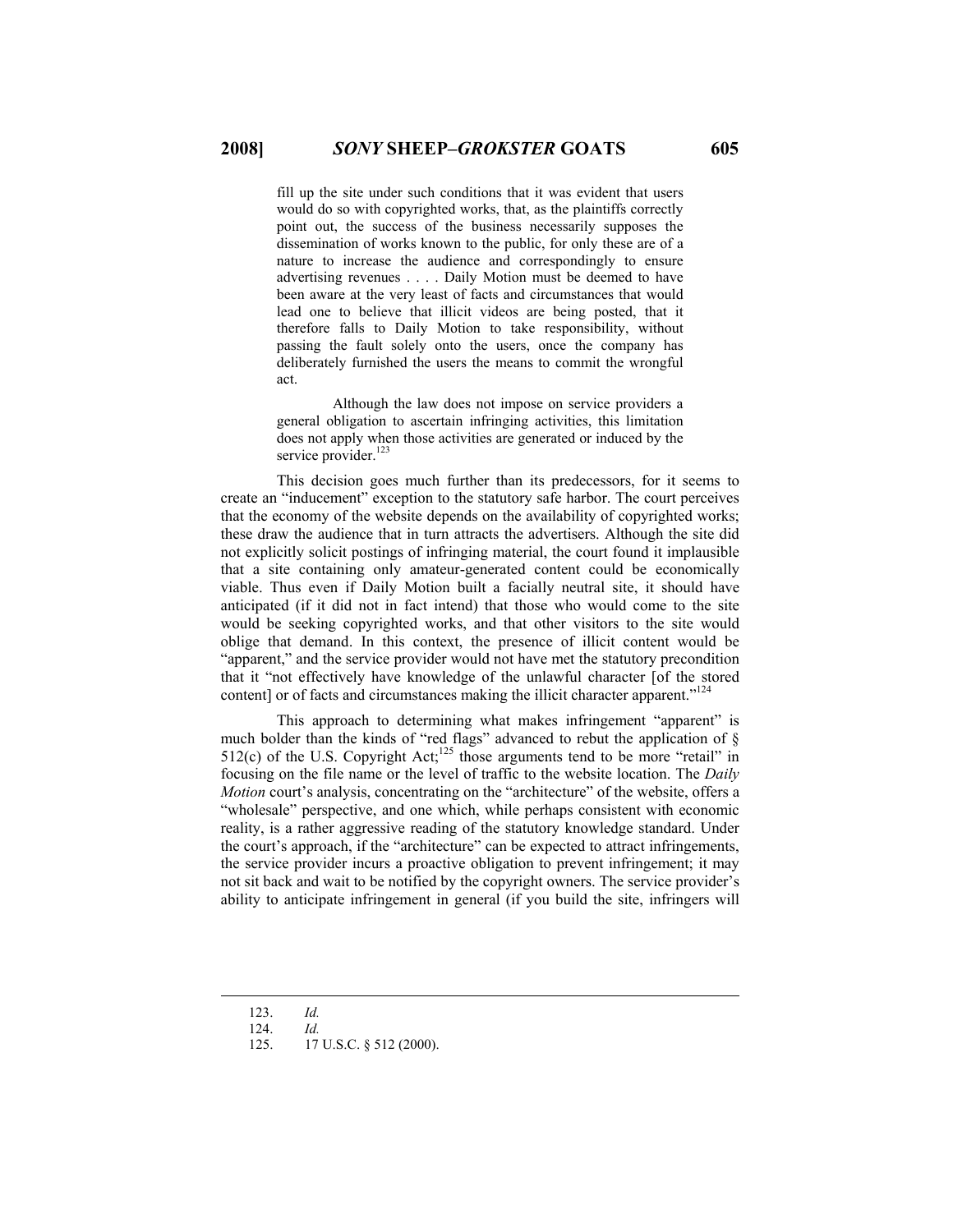come) becomes tantamount to having effective knowledge of particular "facts and circumstances making the illicit character [of the postings] apparent."126

Perhaps because the *Daily Motion* court's analysis betrayed more *realeconomik* than is typical for a French court (or even an American court), the most recent decisions offer less venturesome grounds for finding the user-generated site service providers "aware" of infringement, and thus disqualified from the statutory limitations on liability. In both cases, liability turned on determining whether and when a take-down notice would shift the burden from plaintiff's obligation to notify to the service provider's obligation to screen out the offending content.

In *Zadig Products v. Google Video*, the plaintiff documentary film director found his work posted to the Google Video site, and sent a take-down notice.<sup>127</sup> Google responded promptly, but the film reappeared two days later. The plaintiff sent another take-down notice, to which Google responded, but some months later the film reappeared a third time. After the fourth go-around, the plaintiff initiated an infringement action against Google. He asserted that Google should be considered a "publisher" unqualified for the liability limitation. He also contended that even if the "service provider" characterization applied, Google could no longer passively await notification by the copyright owner; having already been put on notice, Google should bear the burden of ensuring against repeat postings. The court rejected the argument that Google was a "publisher":

> [T]hat Google Video offers the users of its service an architecture and the technical means allowing a classification of the contents of the site, services in any event necessary to render the content accessible to the public, does not suffice to deem Google a publisher when it is a given that the users themselves furnish the content.<sup>12</sup>

The court then held, however, that the first take-down notice alerted Google to the infringement not only for the first posting, but for the future.

> Once informed of the illicit character of the content at issue by virtue of the first notification, it was up to Google to put into place all means necessary to avoid a new posting. . . . The argument that each posting should be deemed a new event requiring a new notification must be rejected because, while the successive postings

 <sup>126.</sup> Christian C., Nord Ouest Production / Dailymotion, UGC Images, Tribunal de grande instance [T.G.I.] [ordinary court of original jurisdiction] Paris, 3e ch., 2e sec., July 13, 2007. The sense of moral condemnation that appears to inform the *Daily Motion* court's analysis is consistent with the inducement rationale for secondary liability, but the facts may also lend themselves to a "best cost avoider" approach as well. *Compare* Yen, *supra* note 7 (comparing fault-based and strict liability-based approaches to contributory infringement, and preferring the former), *with* Mann & Belzley, *supra* note 91 (proposing that liability fall on the party best situated to avoid the occurrence of the harm).

<sup>127.</sup> Zadig Productions et autres / Google Inc, Afa, Tribunal de grande instance [T.G.I.] [ordinary court of original jurisdiction] Paris, 3e ch., 2e sec., Oct. 19, 2007, *available at* http://www.legalis.net/jurisprudence-decision.php3?id\_article=2072.

<sup>128.</sup> *Id.*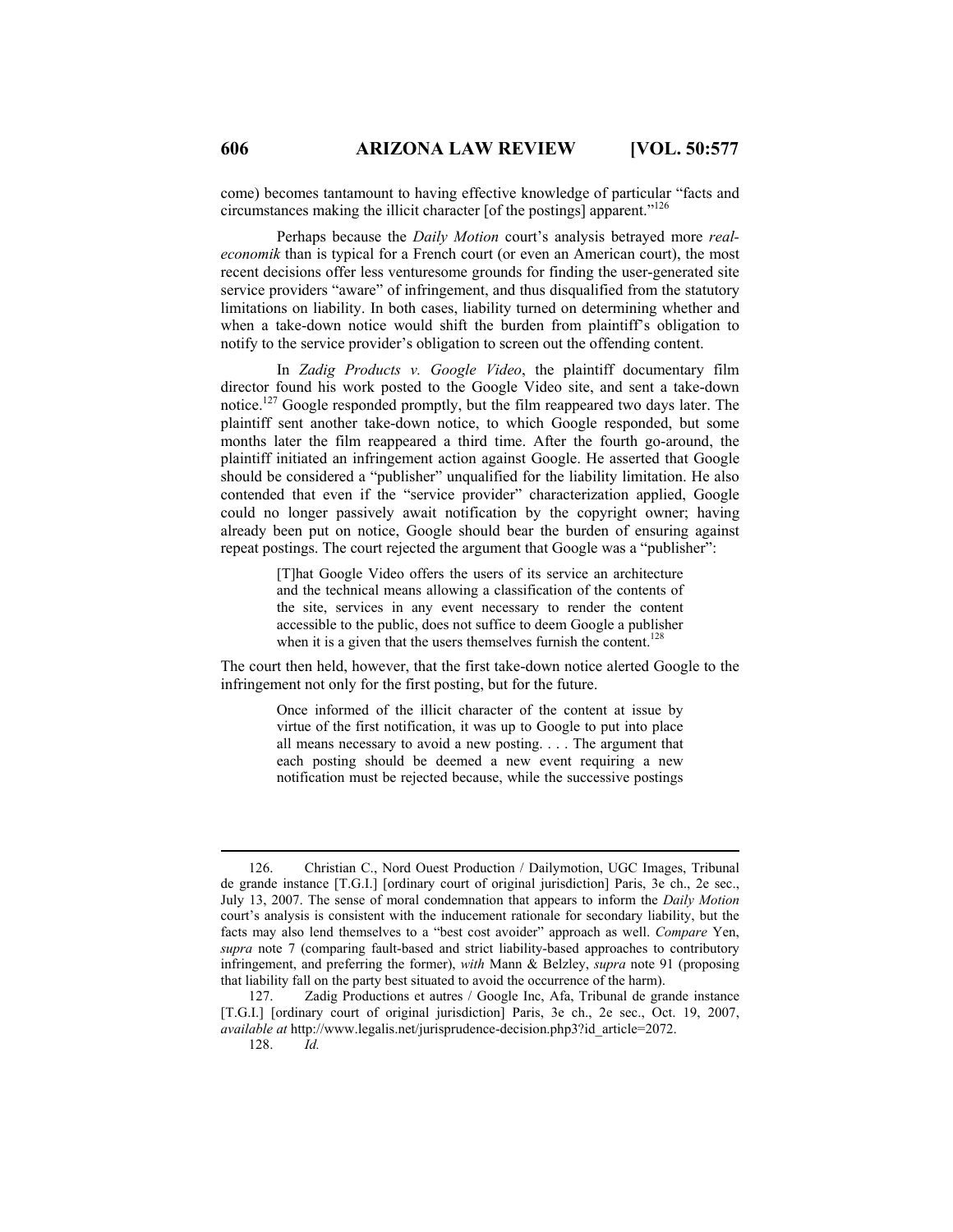are imputable to different users, their content, and the concomitant intellectual property rights, are identical. $129$ 

One notice thus sufficed to trigger a burden shift to Google to prevent future postings of the noticed content.

Four months later, the Commercial Court of Paris echoed the *Zadig* court's rulings, awarding damages and a permanent injunction against Google Video in a case presenting very similar facts. In *Flach Films v. Google Video*, the owner of the French video streaming rights in a documentary, "Le Monde Selon Bush" ("The World According to Bush"), discovered on the Google Video site three unauthorized links to free streams or downloads of the film.130 The right owner sent a take-down notice to Google Video on October 6, 2006. Google replied on October 10, 2006 that it had disabled the three links. Plaintiff proved, however, that one of the three links was back up on the Google Video site on October 17, 2006 and that more links were accessible on November 7, 13, and 14, 2006, as well as on March 30, April 10, and May 15, 2007. The court rejected plaintiff's argument that Google Video was a "publisher"; nonetheless, the Court ruled that Google Video, albeit a "host service provider," was liable for hosting unauthorized video content posted after October 10:

> Whereas as of that date it was up to Google Video to render access to the film impossible, and this evidently was not done and has harmed the rights of third parties, Google Video cannot avail itself of the [statutory] limitation on liability, with regard to facts proven to have occurred after October 10, 2006 concerning the dissemination of the same content.

> Whereas the defendants cannot demonstrate any technical impossibility in exercising the necessary supervision [of its site], the defendants have in fact demonstrated that there exist increasingly sophisticated means that allow them to identify illicit content, and that they implement these means to eliminate child pornography, apologia for crimes against humanity, and incitements to hatred.<sup>131</sup>

 The two *Google Video* judgments concur that "awareness" attaches with the first take-down notice. As a practical matter, these decisions instruct usergenerated content sites to create a black list: once a site receives the first takedown notice, it should not only remove the noticed content, but add the identifying information to a filter that will block future postings of the same content.

Underlying all the statutory safe harbor cases, whether French or American, is the policy issue of which party should bear the burden of ascertaining and preventing infringement: the copyright owner, or the entrepreneur who allegedly attracts and benefits from the infringements. The safe harbors remove pre-clearance of user postings from the costs of doing business as a service

 <sup>129.</sup> *Id.*

<sup>130.</sup> Flach Film et autres / Google France, Google Inc., Tribunal de grande instance [T.G.I.] [ordinary court of original jurisdiction] Paris, 8e ch., Feb. 20, 2008, *available at* http://www.legalis.net/jurisprudence-decision.php3?id\_article=2223.

<sup>131.</sup> *Id.*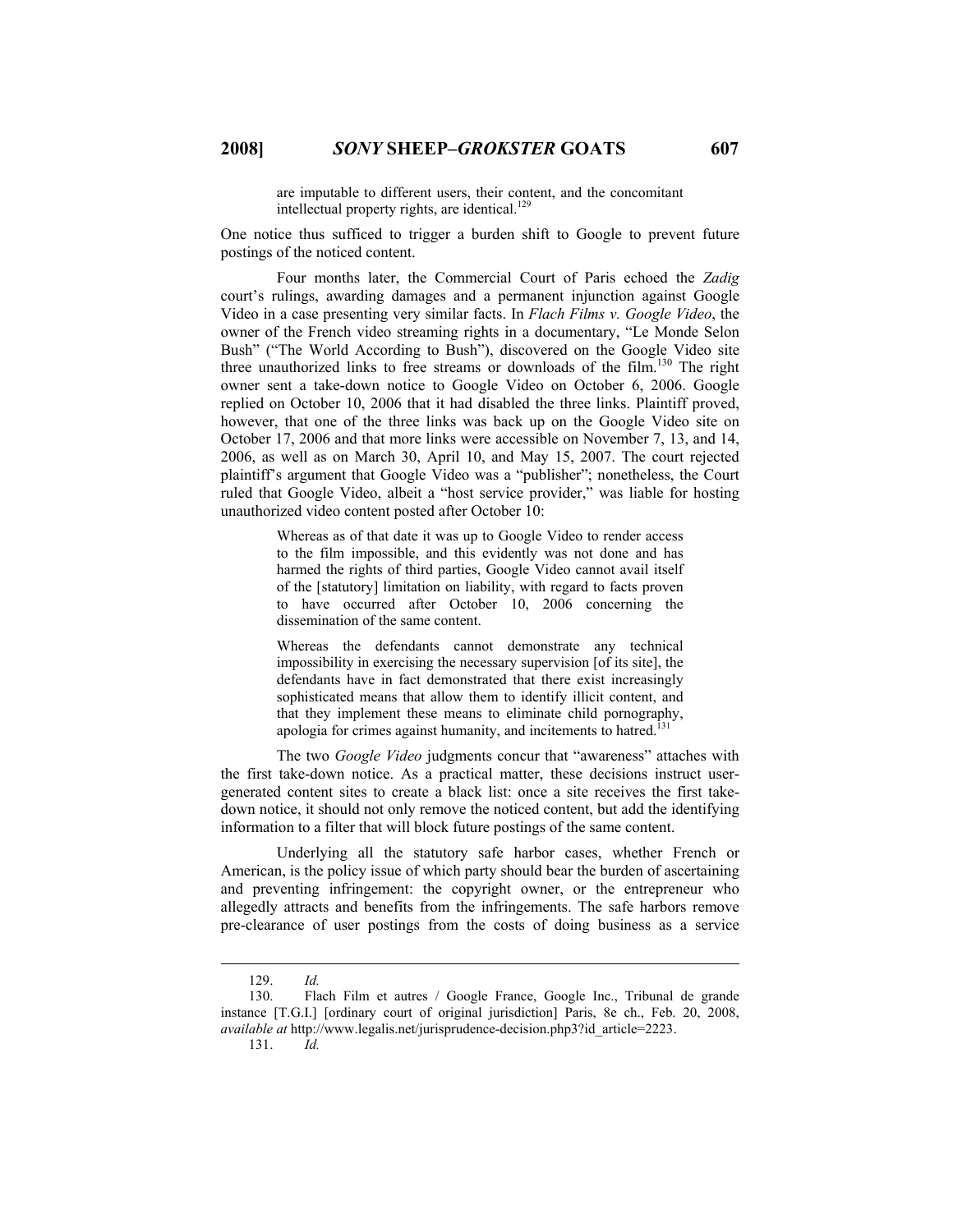provider, but this may assume that the copyright owner is better situated to discover infringements than is the service provider. As *Zadig Productions* illustrates, however, when the copyright owner is an individual creator, the burden of monitoring and notifying can be significant, especially if the creator must forever keep monitoring sites already alerted to past infringements of the same material. The relative resources of the documentary filmmaker and of Google may have supplied an unspoken reason for the court to shift the burden to the service provider after the initial take-down notice. *Flach Films* generalizes the proposition; albeit not an industry giant, the plaintiff there was not an individual filmmaker, but *Zadig Productions*'s "one strike" approach still prevailed.

Allocating the clearance burden at least initially to copyright owners also assumes that the service provider's business is neither built on nor specifically benefit from infringement. *Daily Motion* tightens the nexus between providing services and fostering infringement in a way that shifts the inquiry from the service provider's specific wrongful acts to the generalized risk its service creates of provided by opposite whole the subsequent that the service creates of promoting infringement.<sup>132</sup> As a practical matter, in light of the kind of filtering technology evoked in *Flach Films*, the pre-clearance task may be far less onerous than the U.S. Congress in 1998 and the E.U. Commission in 2000 may have expected. As a result, technological evolution may be in the process of discrediting the premises of the copyright owner–service provider balance struck in the DMCA and in the eCommerce Directive; at least this evolution raises the question whether these statutory schemes leave room for some reallocation of the enforcement burden. The kinds of filtering practices proposed in the Principles for User Generated Content Services undertake the burden-shift voluntarily (albeit in the shadow of the Viacom–Google litigation). It remains to be seen whether more national courts determine that the text, albeit perhaps rooted in a bygone technological moment, permits the kinds of recalibration the *Daily Motion* and (somewhat less radically) *Zadig Productions* and *Flach Films* courts undertook.

## **CONCLUSION**

Common law standards, and the statutory criteria of the U.S. service provider safe harbors, condition the imposition of derivative liability on a fairly close correspondence between the challenged business models and the infringements they allegedly spawn. To return to the much-abused agricultural metaphor, the *Grokster* goats are those entrepreneurs who either intentionally foster infringements, or who continue to benefit from infringements once they learn of their occurrence—or once their occurrence should have been apparent and take no reasonably available steps to avoid them. *Daily Motion* may reinterpret "apparent" to mean "reasonably anticipatable," and the *Google Video* decisions hold infringement "apparent" after a single notice. Both thus more readily shift to the internet entrepreneurs the burden of preventing infringement. Under the *Sony* standard, the mere ability to anticipate that the technology will cause some infringement (without a concomitant capacity to prevent specific infringements)

 <sup>132.</sup> I owe this observation to Professor Pierre Sirinelli, whose commentary on *Daily Motion* and *MySpace* appear in a forthcoming issue of the *Revue Internationale du Droit d'Auteur* (RIDA).